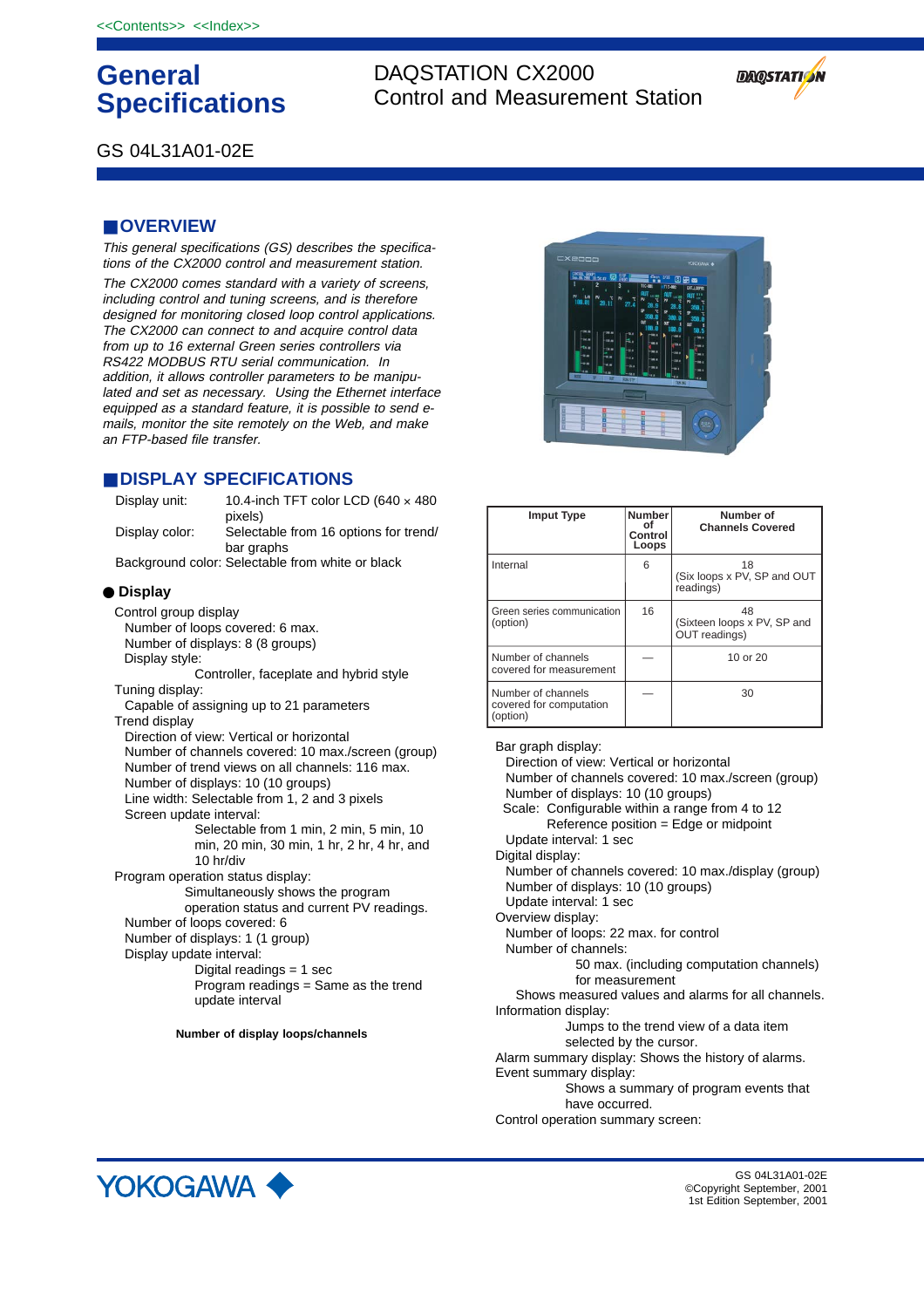Shows a summary of control operation statuses. Message summary display: Shows the time stamps and contents of messages. Memory summary display: Shows a list of files stored in internal memory. Tag display: Tag names for measurement channels (up to 16 alphanumeric characters) Tag names for control loops (up to 8 alphanumeric characters) Tag comments for control loops (up to 8 alphanumeric characters) Other on-display elements: Memory status, scale values (0%, 100% – can be turned on/off), scales (10 scales max.), grid (selectable from a range of 4 to 12 divisions) with hour:min indications, date and time (year/month/day and hour:minute:second indications), trip line (selectable from 1-, 2- and 3-pixel thickness options), messages (of up to 16 characters and 8 types), and alarm marks Data reference function: Display the retrieved data. Display format: Bisectional or full-screen view Time axis: Can be upscaled, downscaled, and scrolled. Automatic screen switching Switching interval 5 sec, 10 sec, 20 sec, 30 sec, or 1 min

LCD back light saver function

Timer setpoint: 1, 2, 5, 10, 20 or 60 min

# ■ **CONTROL FUNCTIONS**

### **Control mode**

Select from three control modes, i.e., singleloop control cascade control, and loop control with PV switching, for every two loops.

Note) The control mode is fixed to singleloop control for loops 5 and 6.

#### **Control computation functions**

Continuous PID control, Relay on/off control, time proportional PID control.

#### **PID Control**

| <b>PID</b><br>Control<br>mode | Operation<br>mode | <b>Operating status</b>   | <b>PID control</b><br>method | <b>Bump of</b><br>control<br>output |
|-------------------------------|-------------------|---------------------------|------------------------------|-------------------------------------|
| Standard                      | Fixed point       | Local and cascade         | PV derivative type           | Yes                                 |
| PID control                   | control           | control except cascade    | PID                          |                                     |
| mode                          | operation         | secondary loop control    |                              |                                     |
|                               |                   | Remote or secondary       | Deviation derivative         | Yes                                 |
|                               |                   | cascade loop control      | type PID                     |                                     |
|                               | Programmed        | Local and cascade         | PV derivative type           | Yes                                 |
|                               | control           | control except            | PID                          |                                     |
|                               | operation         | secondary cascade loop    |                              |                                     |
|                               |                   | control, hold or soak     |                              |                                     |
|                               |                   | During programmed         | Deviation derivative         | Yes                                 |
|                               |                   | operation (without status | type PID                     |                                     |
|                               |                   | of hold or soak) or       |                              |                                     |
|                               |                   | secondary cascade loop    |                              |                                     |
|                               | control           |                           |                              |                                     |
| Fixed point<br>Fixed point    |                   | Local and cascade         | PV derivative type PID       | Yes                                 |
| Control                       | control           | control except cascade    |                              |                                     |
| Mode                          | operation         | secondary loop control    |                              |                                     |
|                               |                   | Remote or cascade         | PV derivative type           | Yes                                 |
|                               |                   | secondary cascade loop    | PID                          |                                     |
|                               |                   | control                   |                              |                                     |
| Programmed                    |                   | Local, hold and soak      | PV derivative type PID       | <b>No</b>                           |
| control                       |                   | Programmed operation      | PV derivative type           | Yes                                 |
|                               | operation         | (without status of hold)  | PID                          |                                     |
|                               |                   | or secondary cascade      |                              |                                     |
|                               |                   | loop control              |                              |                                     |

\*The secondary cascade loop is secondary loop of cascade control that is selected from the cascade mode (auto, manual, cascade)

PID parameter: 8 sets/loop for each control mode Points of zone PID switching: 6 max. "Super" function (overshoot prevention) Tracking functions: SP tracking PV tracking Anti-reset windup function (over-integration prevention function) Control interval: 250, 500 or 1000 ms

#### **Operation mode switching**

• Switching among remote, local, and program modes

- Switching among manual, auto, and cascade modes
- Run/stop mode switching Stop mode: Outputs the preset output value.
- Switching between Execute/Stop options of auto-tuning Principle of auto-tuning: Limit cycle method

### **Setting ranges of control parameters**

Proportional band: 0.1 to 999.9% Integral time: 0 to 6000 sec Derivative time: 0 to 6000 sec

On-off control hysteresis width:

- 0.0 to 100.0% of measurement range
- Preset output value: -5.0 to 105.0% of output (Provided in case of control computation being stopped, PV input being in a burnout state, or instrument input being abnormal)

Output limiter:

Setting range: -5.0 to 105.0% for both high/low limits Shutdown function:

> Can provide a manipulated output of up to 0 mA when in manual mode operation with 4–20 mA output (shuts down the output for values smaller than -5.0%).

Output rate-of-change limiter:

Off, or a value from 0.1 to 100.0%/sec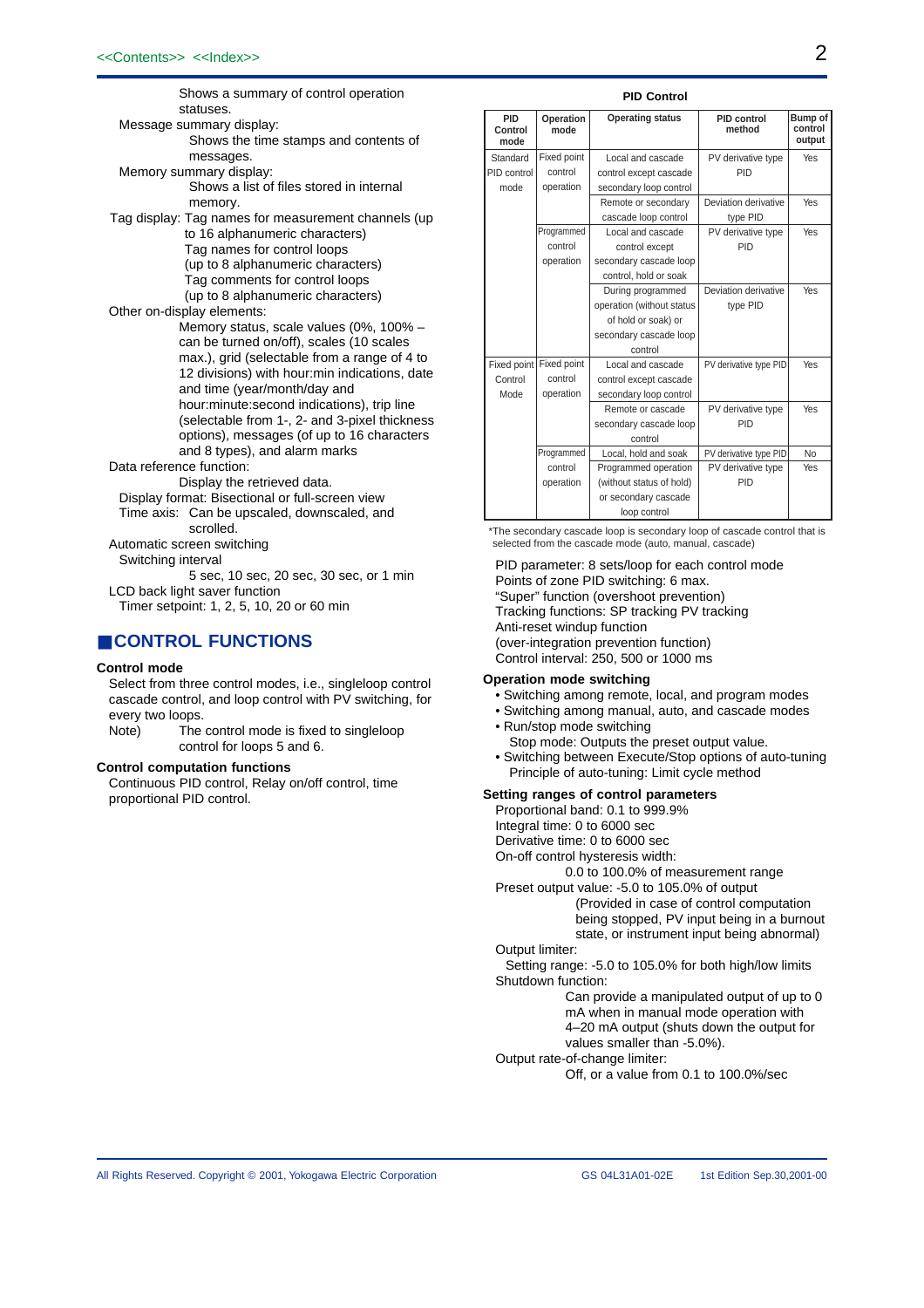# ■ **ALARM FUNCTIONS**

### ● **Control Alarm**

#### Types of control alarm:

PV high limit, PV low limit, high limit of deviation,low limit of deviation deviation high and low limits, deviation within high and low limits, SP high limit, SP low limit, OUT high limit, and OUT low limit

Other alarm type:

Fault diagnosis, fail output

Stand-by action:

Turns off PV/SP alarm from starting control until steady condition

Alarm output:

6 points/ 2 loops (transistor output 4 points, relay output 2 points)

Alarm setting:

4 types/ loop

Hysteresis: Can set each alarm setting

Display: The status is shown in the digital display in case of alarm. A common alarm indication is also displayed. The alarm behavior: nonhold or hold-type can be selectable for common to all channels

### ● **Measurement Alarm**

Types of alarm:

High limit, low limit, differential high limit, differential low limit, high limit of rate-ofchange, low limits of rate-of-change, high limit of delay, and low limits of delay (alarm delay)

Alarm delay time:

1 to 3600 sec (1 hr)

Time interval of rate-of-change alarm:

Measuring interval  $\times$  1 to 15

Alarm output:

6 points (option) \*alarm output can be assigned to control output

Number of setting:

- Max. 4/ each channel Hysteresis: ON (0.5% of span)/ OFF selectable
- (common to all channels and all levels)

Display: The status is shown in the digital display in case of alarm. A common alarm indication is also displayed. The alarm behavior: nonhold or hold-type can be selectable or common to all channels

# ■ **INPUT SECTION**

### ● **Specifications Common to Control and Measurement Inputs**

Thermocouple burnout:

Switchable between ON/OFF options of detection on a channel basis. Switchable between burnout upscale/

downscale options Integral time of A/D converter:

Select from the options of 20 ms (50 Hz), 16.7 ms (60 Hz) , 100 ms (50/60 Hz) and AUTO (automatic switching between 20 ms and 16.7 ms depending on the power supply

frequency).

# ● **Control Input**

Number of inputs: 10

- 250, 500 or 1000 ms, synchronized with the control period; 1000 ms for an A/D converter integral time of 100 ms
- Input type: DC voltage (DCV), thermocouple (TC), resistance temperature detector (RTD), DC current (DCA) with external shunt resistor

Linear scaling:

Input interval:

# Input ranges capable of scaling:

Thermocouple (TC), resistance temperature detector (RTD), and DC voltage (DCV)

Available range of scaling:

-30000 to 30000, with a span smaller than 30000

Decimal point position:

Selectable by user

Unit: Can be set by user, using up to 6 characters.

### **Configulation of Input/output Signal**

Measurement input computation: Input processing, square root extraction (0.0 to 5.0% low level cutoff), 10-segment linealizer, and 10-segment linearizer biasing, and bias addition (from -100.0 to 100.0% of measuring range), first order lag filter (time constant  $= 1$  to 120 sec, or off)

#### Auxiliary computation input:

Input processing, square root extraction (0.0 to 5.0% low level cutoff), bias addition (from -100.0 to 100.0% of measuring range), ratio multiplication (0.001 to 9.999), and first order lag filter (time constant = 1 to 120 sec, or off)

#### **Table of Control Input Specifications**

| Input type             | Range                                                                                                                                                                                                                                                                                                                                                                                                                                                                                                                                                                                                                                                                                                                                                                                                                                                                                    | <b>Measuring range</b> |  |
|------------------------|------------------------------------------------------------------------------------------------------------------------------------------------------------------------------------------------------------------------------------------------------------------------------------------------------------------------------------------------------------------------------------------------------------------------------------------------------------------------------------------------------------------------------------------------------------------------------------------------------------------------------------------------------------------------------------------------------------------------------------------------------------------------------------------------------------------------------------------------------------------------------------------|------------------------|--|
|                        | 20 mV                                                                                                                                                                                                                                                                                                                                                                                                                                                                                                                                                                                                                                                                                                                                                                                                                                                                                    | $-20.00$ to 20.00 mV   |  |
|                        | 60 mV                                                                                                                                                                                                                                                                                                                                                                                                                                                                                                                                                                                                                                                                                                                                                                                                                                                                                    | $-60.00$ to 60.00 mV   |  |
| <b>DCV</b>             | 200 mV<br>$-200.0$ to 200.0 mV<br>2V<br>$-2.000$ to 2.000 V<br>6 V<br>$-6.000$ to 6.000 V<br>20 V<br>$-20.00$ to 20.00 V<br>50 V<br>$-50.00$ to 50.00 V<br>$R^*1$<br>$0.0$ to 1760 $^{\circ}$ C<br>$S^{\star}$ <sup>1</sup><br>$0.0$ to 1760 $^{\circ}$ C<br>$B^*1$<br>$0.0$ to 1820 $^{\circ}$ C<br>$K^*1$<br>$-200.0$ to 1370 $^{\circ}$ C<br>$F^*1$<br>$-200.0$ to 800 $^{\circ}$ C<br>$J^{\star}$ 1<br>$-200.0$ to 1100 $^{\circ}$ C<br>$T^*1$<br>$-200.0$ to 400 $^{\circ}$ C<br>$N^*1$<br>$0.0$ to 1300 $^{\circ}$ C<br>$W^2$<br>$0.0$ to $2315^{\circ}$ C<br>$1*3$<br>$-200.0$ to 900 $^{\circ}$ C<br>$U^*3$<br>$-200.0$ to $400^{\circ}$ C<br><b>PLATINEL</b><br>$0.0$ to 1400.0 $^{\circ}$ C<br>PR40-20<br>$0.0$ to 1900.0 $^{\circ}$ C<br>W3Re/W25Re<br>0.0 to 2400.0 $^{\circ}$ C<br>Pt100*4<br>$-200.0$ to 600.0 $^{\circ}$ C<br>JPt100 <sup>*4</sup><br>$-200.0$ to 550.0°C |                        |  |
| - applicable to linear |                                                                                                                                                                                                                                                                                                                                                                                                                                                                                                                                                                                                                                                                                                                                                                                                                                                                                          |                        |  |
| scaling only           |                                                                                                                                                                                                                                                                                                                                                                                                                                                                                                                                                                                                                                                                                                                                                                                                                                                                                          |                        |  |
|                        |                                                                                                                                                                                                                                                                                                                                                                                                                                                                                                                                                                                                                                                                                                                                                                                                                                                                                          |                        |  |
|                        |                                                                                                                                                                                                                                                                                                                                                                                                                                                                                                                                                                                                                                                                                                                                                                                                                                                                                          |                        |  |
|                        |                                                                                                                                                                                                                                                                                                                                                                                                                                                                                                                                                                                                                                                                                                                                                                                                                                                                                          |                        |  |
|                        |                                                                                                                                                                                                                                                                                                                                                                                                                                                                                                                                                                                                                                                                                                                                                                                                                                                                                          |                        |  |
|                        |                                                                                                                                                                                                                                                                                                                                                                                                                                                                                                                                                                                                                                                                                                                                                                                                                                                                                          |                        |  |
|                        |                                                                                                                                                                                                                                                                                                                                                                                                                                                                                                                                                                                                                                                                                                                                                                                                                                                                                          |                        |  |
|                        |                                                                                                                                                                                                                                                                                                                                                                                                                                                                                                                                                                                                                                                                                                                                                                                                                                                                                          |                        |  |
|                        |                                                                                                                                                                                                                                                                                                                                                                                                                                                                                                                                                                                                                                                                                                                                                                                                                                                                                          |                        |  |
|                        |                                                                                                                                                                                                                                                                                                                                                                                                                                                                                                                                                                                                                                                                                                                                                                                                                                                                                          |                        |  |
| ТC                     |                                                                                                                                                                                                                                                                                                                                                                                                                                                                                                                                                                                                                                                                                                                                                                                                                                                                                          |                        |  |
|                        |                                                                                                                                                                                                                                                                                                                                                                                                                                                                                                                                                                                                                                                                                                                                                                                                                                                                                          |                        |  |
|                        |                                                                                                                                                                                                                                                                                                                                                                                                                                                                                                                                                                                                                                                                                                                                                                                                                                                                                          |                        |  |
|                        |                                                                                                                                                                                                                                                                                                                                                                                                                                                                                                                                                                                                                                                                                                                                                                                                                                                                                          |                        |  |
|                        |                                                                                                                                                                                                                                                                                                                                                                                                                                                                                                                                                                                                                                                                                                                                                                                                                                                                                          |                        |  |
|                        |                                                                                                                                                                                                                                                                                                                                                                                                                                                                                                                                                                                                                                                                                                                                                                                                                                                                                          |                        |  |
|                        |                                                                                                                                                                                                                                                                                                                                                                                                                                                                                                                                                                                                                                                                                                                                                                                                                                                                                          |                        |  |
| RTD <sup>*5</sup>      |                                                                                                                                                                                                                                                                                                                                                                                                                                                                                                                                                                                                                                                                                                                                                                                                                                                                                          |                        |  |
|                        |                                                                                                                                                                                                                                                                                                                                                                                                                                                                                                                                                                                                                                                                                                                                                                                                                                                                                          |                        |  |
| Standardized signal    | 1 to $5V$                                                                                                                                                                                                                                                                                                                                                                                                                                                                                                                                                                                                                                                                                                                                                                                                                                                                                | 1.000 to 5.000 V       |  |

\*1: R, S, B, K, E, J, T, N : IEC584-1 (1995), DIN IEC584, JIS C1602-1995

\*2: W : W-5% Rd/W-26% Rd (Hoskins Mfg. Co.), ASTM E988

\*3: L : Fe-CuNi, DIN43710, U : Cu-CuNi – DIN43710

\*4: Pt100 : JIS C1604-1997, IEC751-1995, DIN IEC751-1996 JPt100 : JIS C1604-1989, JIS C1606-1989

\*5: Measuring current : i = 1 mA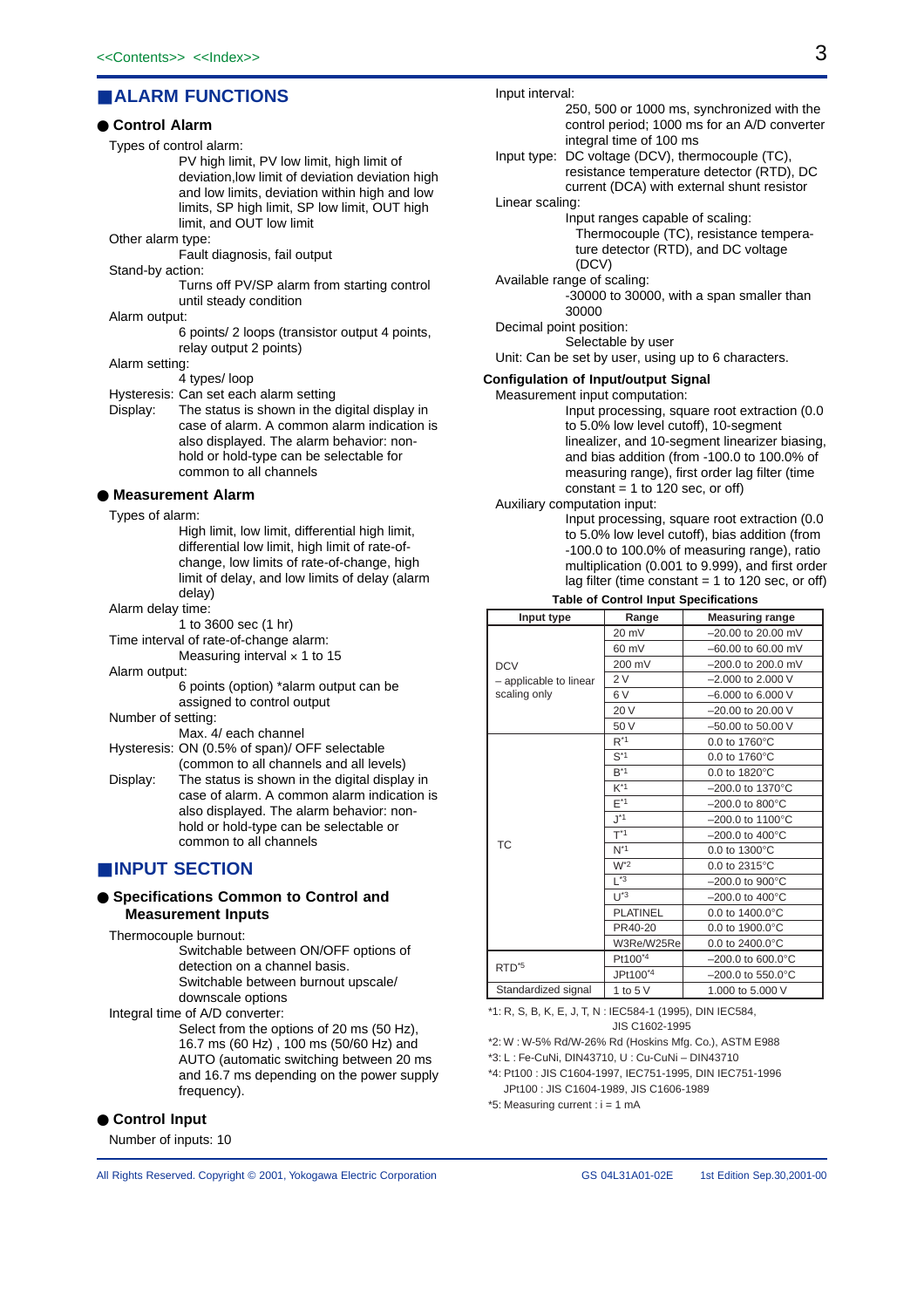#### **Measurement input**

Number of inputs: 10 or 20

Measuring interval:

1 or 2 sec (2 sec, if the integral time of A/D converter is 100 ms)

Input type: DC voltage (DCV), thermocouple (TC), resistance temperature detector (RTD), Operation log (DI), DC current (DCA) with external shunt resistor

#### **Measurement Input Ranges and Measuring Ranges**

| Input type        | <b>Input Range</b>  | <b>Measuring Range</b>                                                                                                                                                                                                                                                                                                                                                                                                                                                                                                                                                                                                                                                       |
|-------------------|---------------------|------------------------------------------------------------------------------------------------------------------------------------------------------------------------------------------------------------------------------------------------------------------------------------------------------------------------------------------------------------------------------------------------------------------------------------------------------------------------------------------------------------------------------------------------------------------------------------------------------------------------------------------------------------------------------|
|                   | 20 mV               | $-20.00$ to 20.00 mV                                                                                                                                                                                                                                                                                                                                                                                                                                                                                                                                                                                                                                                         |
|                   | 60 mV               | -60.00 to 60.00 mV                                                                                                                                                                                                                                                                                                                                                                                                                                                                                                                                                                                                                                                           |
|                   | 200 mV              | -200.0 to 200.0 mV<br>$-2.000$ to 2.000 V<br>$-6.000$ to 6.000 V<br>$-20.00$ to 20.00 V<br>-50.00 to 50.00 V<br>0.0 to 1760.0°C<br>0.0 to 1760.0°C<br>0.0 to 1820.0°C<br>$-200.0$ to 1370.0 $^{\circ}$ C<br>$-200.0$ to 800.0 $^{\circ}$ C<br>$-200.0$ to 1100.0 $^{\circ}$ C<br>$-200.0$ to 400.0 $^{\circ}$ C<br>$N^*$ <sup>1</sup><br>0.0 to 1300.0°C<br>0.0 to 2315.0°C<br>$-200.0$ to 900.0 $^{\circ}$ C<br>$-200.0$ to 400.0 $^{\circ}$ C<br>0.0 to 1400.0°C<br>PR40-20<br>$0.0$ to 1900.0 $^{\circ}$ C<br>0.0 to 2400.0°C<br>$-200.0$ to 600.0 $^{\circ}$ C<br>$-200.0$ to 550.0 $^{\circ}$ C<br>OFF: lower than 2.4 V<br>ON: 2.4 V or higher<br><b>ON/OFF</b> states |
| <b>DCV</b>        | 2V                  |                                                                                                                                                                                                                                                                                                                                                                                                                                                                                                                                                                                                                                                                              |
|                   | 6V                  |                                                                                                                                                                                                                                                                                                                                                                                                                                                                                                                                                                                                                                                                              |
|                   | 20 V                |                                                                                                                                                                                                                                                                                                                                                                                                                                                                                                                                                                                                                                                                              |
|                   | 50 V                |                                                                                                                                                                                                                                                                                                                                                                                                                                                                                                                                                                                                                                                                              |
|                   | $R^*1$              |                                                                                                                                                                                                                                                                                                                                                                                                                                                                                                                                                                                                                                                                              |
|                   | $S^{\star}1$        |                                                                                                                                                                                                                                                                                                                                                                                                                                                                                                                                                                                                                                                                              |
|                   | $B^*1$              |                                                                                                                                                                                                                                                                                                                                                                                                                                                                                                                                                                                                                                                                              |
|                   | $K^{\ast}1$         |                                                                                                                                                                                                                                                                                                                                                                                                                                                                                                                                                                                                                                                                              |
|                   | $F^*1$              |                                                                                                                                                                                                                                                                                                                                                                                                                                                                                                                                                                                                                                                                              |
|                   | $J^*1$              |                                                                                                                                                                                                                                                                                                                                                                                                                                                                                                                                                                                                                                                                              |
|                   | $T^*1$              |                                                                                                                                                                                                                                                                                                                                                                                                                                                                                                                                                                                                                                                                              |
| <b>TC</b>         |                     |                                                                                                                                                                                                                                                                                                                                                                                                                                                                                                                                                                                                                                                                              |
|                   | $W^*1$              |                                                                                                                                                                                                                                                                                                                                                                                                                                                                                                                                                                                                                                                                              |
|                   | $\mathsf{I}^*$ 3    |                                                                                                                                                                                                                                                                                                                                                                                                                                                                                                                                                                                                                                                                              |
|                   | $1^*3$              |                                                                                                                                                                                                                                                                                                                                                                                                                                                                                                                                                                                                                                                                              |
|                   | <b>PLATINEL</b>     |                                                                                                                                                                                                                                                                                                                                                                                                                                                                                                                                                                                                                                                                              |
|                   |                     |                                                                                                                                                                                                                                                                                                                                                                                                                                                                                                                                                                                                                                                                              |
|                   | W3Re/W25Re          |                                                                                                                                                                                                                                                                                                                                                                                                                                                                                                                                                                                                                                                                              |
| RTD <sup>*5</sup> | Pt100 <sup>*4</sup> |                                                                                                                                                                                                                                                                                                                                                                                                                                                                                                                                                                                                                                                                              |
|                   | JPt100*4            |                                                                                                                                                                                                                                                                                                                                                                                                                                                                                                                                                                                                                                                                              |
|                   | DCV input           |                                                                                                                                                                                                                                                                                                                                                                                                                                                                                                                                                                                                                                                                              |
| DI                |                     |                                                                                                                                                                                                                                                                                                                                                                                                                                                                                                                                                                                                                                                                              |
|                   | Contact input       |                                                                                                                                                                                                                                                                                                                                                                                                                                                                                                                                                                                                                                                                              |

\*1: R, S, B, K, E, J, T, N : IEC584-1 (1995), DIN IEC584, JIS C1602-1995

\*2: W : W-5% Rd/W-26% Rd (Hoskins Mfg. Co.), ASTM E988

\*3: L : Fe-CuNi, DIN43710, U : Cu-CuNi – DIN43710

- \*4: Pt100 : JIS C1604-1997, IEC751-1995, DIN IEC751-1996 JPt100 : JIS C1604-1989, JIS C1606-1989
- \*5: Measuring current : i = 1 mA

#### Filter function:

Switchable between ON/OFF options of moving average on a channel basis; selectable from 2 to 16 times for the frequency of moving average calculation

Computation

Difference computation: Allows for calculation of difference between any two channels.

Input ranges capable of difference computation: DCV, TC and RTD

Linear scaling:

Input ranges capable of scaling: DCV, TC, RTD Available range of scaling: -30000 to 30000 Decimal point position: Selectable by user Engineering unit:

Can be set by user, using up to 6 characters.

Square root scaling:

Input ranges capable of scaling: DCV Available range of scaling: -30000 to 30000 Decimal point position: Selectable by user Engineering unit:

All Rights Reserved. Copyright © 2001, Yokogawa Electric Corporation

Can be set by user, using up to 6 characters.

# ■ **STORAGE FUNCTIONS**

External storage medium:

- Select from the following options when
	- ordering.
	- 3.5" floppy disk (2HD)
	- PCMCIA ATA flash memory card
- Zip disk

### **Storage functions:**

Store internal control loops' data (PV, SP and OUT of internal loops), Green series communication loops' data (PV, SP and OUT of connected Green series communication), measured data, and computed data.

- PV, SP and OUT of internal loops: assigned from 101 to 106 CH
- PV, SP and OUT of Green series communication loops: assigned from 201 to 212 CH

Data on 66 channels among the above-noted channels, as well as 20 measurement channels and 30 computation channels, are stored as data files.

#### **Types of Recorded Data**

| Data Type                    | Channel/Loop/System          | Data Item                  |
|------------------------------|------------------------------|----------------------------|
|                              | <b>Included in Recording</b> |                            |
| Display data                 | Measurement                  | Minimum/maximum            |
| (i.e., data for              | channels/computation         | values during time-out     |
| graphical screen             | channels/internal control    | period                     |
| views)                       | loops/Green series           |                            |
|                              | communication                |                            |
|                              | Measurement                  | Measured values for        |
|                              | channels/computation         | each sampling period       |
| Event data                   | channels/internal control    |                            |
|                              | loops/Green series           |                            |
|                              | communication                |                            |
| TLOG data                    | Measured/computed            | TLOG data values at        |
|                              | data                         | TLOG time-out              |
|                              | Measurement                  | Values of channels on      |
| Report data                  | channels/computation         | an hourly/daily/weekly     |
|                              | channels                     | /monthly basis             |
|                              | Measurement                  | ASCII-format data input    |
| Manual                       | channels/computation         | with keys or remotely      |
| sampling data                | channels/internal control    |                            |
|                              | loops/Green series           |                            |
|                              | communication loops          |                            |
|                              | Measurement                  | Information on the         |
| Alarm summary                | channels/computation         | occurrence/cancellation    |
| data                         | channels/internal control    | of alarms on channels      |
|                              | loops/Green series           | being recorded             |
|                              | communication loops          |                            |
| Event summary                | Events caused for the        | Occurrence/cancellation    |
| data                         | system                       | of time/PV events          |
|                              | System (program              | Run/stop, local/remote     |
|                              | operation), or each          | and manual/auto/           |
| Control mode<br>summary data | internal control loop or     | cascade modes switching,   |
|                              | green series                 | hold/cancellation          |
|                              | communication loops for      | of hold of programs, wait/ |
|                              | all other cases              | cancellation of wait       |

Method of saving data Manual saving:

Saves the data when an external storage medium is inserted.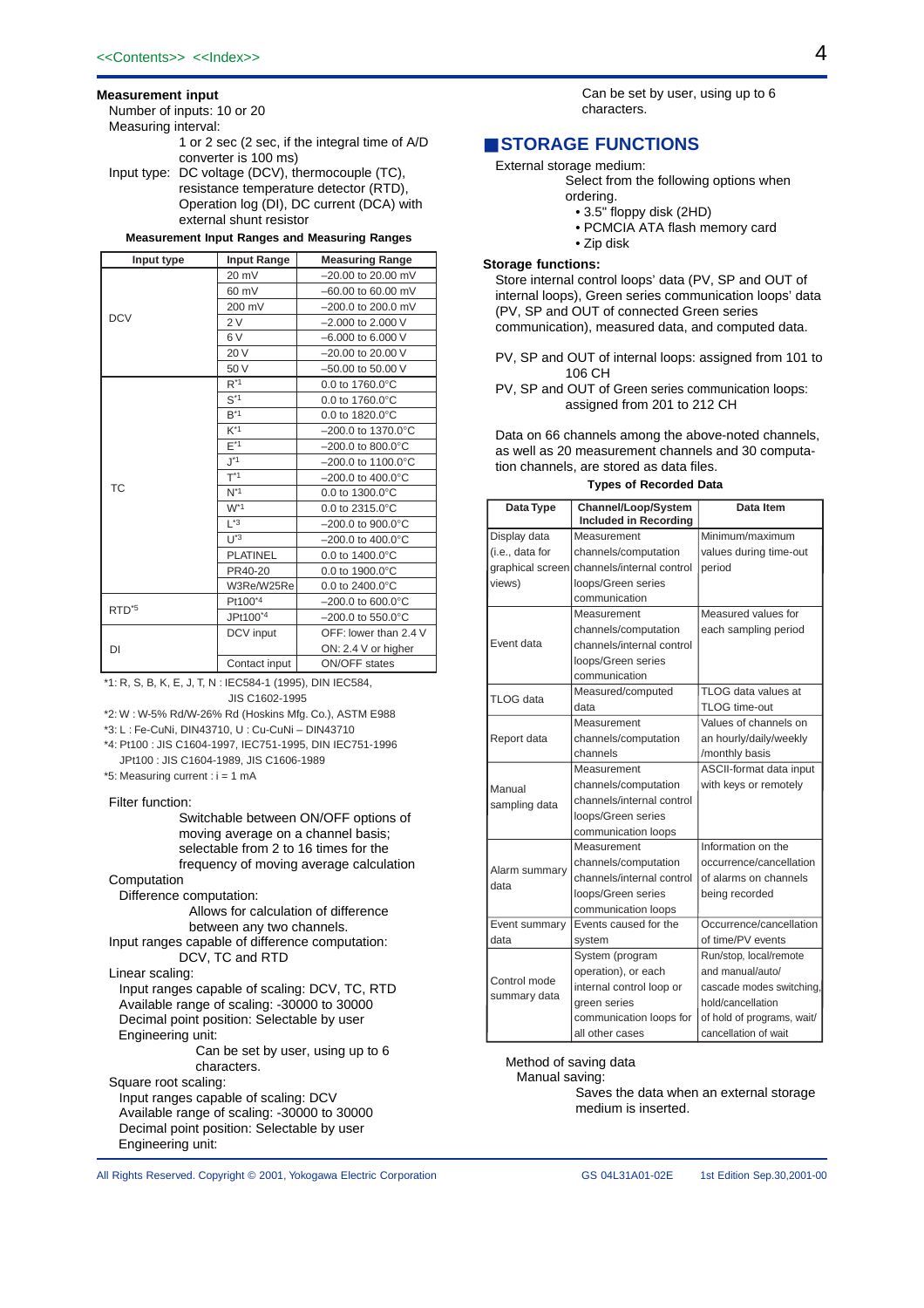| Auto-saving:                       |                                                                                                                         |
|------------------------------------|-------------------------------------------------------------------------------------------------------------------------|
|                                    | Data can be saved by key operation during                                                                               |
|                                    | sampling continuously                                                                                                   |
| Measuring interval:                |                                                                                                                         |
|                                    | 10 min to 31 days (when in free-trigger                                                                                 |
|                                    | mode)                                                                                                                   |
|                                    | Data is saved at the end of sampling (when trigger is<br>specified)                                                     |
| Interval of data saving            |                                                                                                                         |
|                                    | Display data: Synchronized with the waveform update                                                                     |
|                                    | Event file: Specify the sampling interval.                                                                              |
| Sampling interval for event files: |                                                                                                                         |
|                                    | Select from 1 and 2 sec.                                                                                                |
| Measurement data files:            |                                                                                                                         |
| (1) Event file                     | Instantaneous values are saved at a specified                                                                           |
| sampling interval.                 |                                                                                                                         |
| (2) Display data file              |                                                                                                                         |
|                                    | The maximum and minimum values found during                                                                             |
|                                    | the display update interval are saved.                                                                                  |
|                                    | Combination of files to be created                                                                                      |
| (2) Display data file only         | (1) Event file (triggers only) and display data file                                                                    |
| (3) Event file only                |                                                                                                                         |
| Data format: Binary                |                                                                                                                         |
| Data size per channel:             |                                                                                                                         |
|                                    | Display data: Control data = 4 bytes/data item                                                                          |
|                                    | Measurement data = 4 bytes/data item                                                                                    |
|                                    | Computation data = 8 bytes/data item                                                                                    |
| Event data:                        | Control data = 2 bytes/data item<br>Measurement data = $2$ bytes/data item                                              |
|                                    |                                                                                                                         |
|                                    |                                                                                                                         |
|                                    | Computation data = 4 bytes/data item                                                                                    |
| Sampling time:                     | - Tested for manual saving on a floppy disk.                                                                            |
|                                    | When creating a display data file only:                                                                                 |
| Test conditions:                   |                                                                                                                         |
|                                    | 2 control loops, 10 measurement                                                                                         |
|                                    | channels, 8 computation channels, 30                                                                                    |
|                                    | min/div display update interval (data                                                                                   |
|                                    | save interval of 60 sec)                                                                                                |
|                                    | Number of data items per channel = 1,200,000<br>bytes/(6 $\times$ 4 bytes + 10 $\times$ 4 bytes + 8 $\times$ 8 bytes) = |
| approx. 9,375*                     |                                                                                                                         |
|                                    | * Specified as 100,000 data items maximum.                                                                              |
|                                    | Sampling time per file = $9,375 \times 60$ sec = 562,500                                                                |
| $sec =$ approx. 6 days             |                                                                                                                         |
|                                    | When creating an event file only:                                                                                       |
| Test conditions:                   | 2 control loops, 10 measurement                                                                                         |
|                                    | channels, 8 computation channels, 1-sec                                                                                 |
|                                    | data save interval                                                                                                      |
|                                    | Number of data items per channel = $1,200,000$                                                                          |
|                                    | bytes/(6 $\times$ 2 bytes + 10 $\times$ 2 bytes + 8 $\times$ 4 bytes) =                                                 |
| approx. 18,750*                    |                                                                                                                         |
|                                    | * Specified as 120,000 data items maximum.                                                                              |
|                                    | Sampling time per file = $18,750$ (1 sec = $18,750$ sec                                                                 |
| = approx. 5 hours                  | When creating both a display data file and an event file:                                                               |
|                                    | Display data file size = 900,000 bytes, where a                                                                         |
|                                    | maximum number of data items is 75,000                                                                                  |
|                                    | Event data file size = $300,000$ bytes, where a                                                                         |
|                                    | maximum number of data items is 30,000<br>Note that the number of files created varies depend-                          |

# ing on the capacity of storage medium if a Zip drive or an ATA memory card is used.

Examples of sampling time

#### **Test conditions:**

 **6 control loops, 10 measurement channels, and no computati on channels**

**Display Data File Only**

| <b>Display Update</b><br>Interval<br>(Min/Div) |       | 5      | 20     | 30     | 60  | 240             |
|------------------------------------------------|-------|--------|--------|--------|-----|-----------------|
| Data save<br>interval (sec)                    | 2     | 10     | 40     | 60     | 120 | 480             |
| Sampling<br>time (Approx.)                     | 5 hrs | 29 hrs | 5 days | 7 days |     | 15 days 49 days |

**Event Data File Only**

| Data save<br>interval (sec) |       | 5 | 30                        | 120 |
|-----------------------------|-------|---|---------------------------|-----|
| Sampling<br>time (Approx.)  | 5 hrs |   | 29 hrs   7 days   29 days |     |

#### **Display Data File and Event Data File**

**Display Data File**

| <b>Display Update</b><br>Interval<br>(Min/Div) |       | 5      | 20     | 30 | 60                       | 240 |
|------------------------------------------------|-------|--------|--------|----|--------------------------|-----|
| Data save<br>interval (sec)                    | 2     | 10     | 40     | 60 | 120                      | 480 |
| Sampling<br>time (Approx.)                     | 4 hrs | 22 hrs | 89 hrs |    | 5 days   11 days 44 days |     |

### **Event Data File Only**

| Data save<br>interval (sec)       |       | 5     | 30 | 120                   |
|-----------------------------------|-------|-------|----|-----------------------|
| <b>Sampling</b><br>time (Approx.) | 1 hrs | 7 hrs |    | 44 hrs $\vert$ 7 days |

#### **Test conditions:**

 **10 control loops, 10 measurement channels, and no computation channels**

**Display Data File Only**

| Display Update<br>l Interval<br>(Min/Div) |       | 5      | 20     | 30 | 60  | 240                      |
|-------------------------------------------|-------|--------|--------|----|-----|--------------------------|
| l Data save<br>interval (sec)             | 2     | 10     | 40     | 60 | 120 | 480                      |
| Sampling<br>time (Approx.)                | 4 hrs | 20 hrs | 3 days |    |     | 5 days   10 days 41 days |

#### **Event Data File Only**

| Data save<br>interval (sec) |       | 5 | 30                                    | 120 |
|-----------------------------|-------|---|---------------------------------------|-----|
| Sampling<br>time (Approx.)  | 4 hrs |   | 20 hrs $\vert$ 5 days $\vert$ 20 days |     |

# **Display Data File and Event Data File**

**Display Data File**

| Display Update<br>Interval<br>(Min/Div) |       | 5        | 20     | 30     | 60  | 240            |
|-----------------------------------------|-------|----------|--------|--------|-----|----------------|
| Data save<br>interval (sec)             | 2     | 10       | 40     | 60     | 120 | 480            |
| Sampling<br>time (Approx.)              | 3 hrs | $15$ hrs | 2 days | 3 days |     | 7 days 31 days |

#### **Event Data File Only**

| Data save<br>interval (sec) |      | 5     | 30 | 120                     |
|-----------------------------|------|-------|----|-------------------------|
| Sampling<br>time (Approx.)  | 1 hr | 5 hrs |    | $31$ hrs $\vert 5$ days |

Manually sampled data

Storage trigger: Key input or contact input Data format: ASCII

Maximum number of data items stored: 50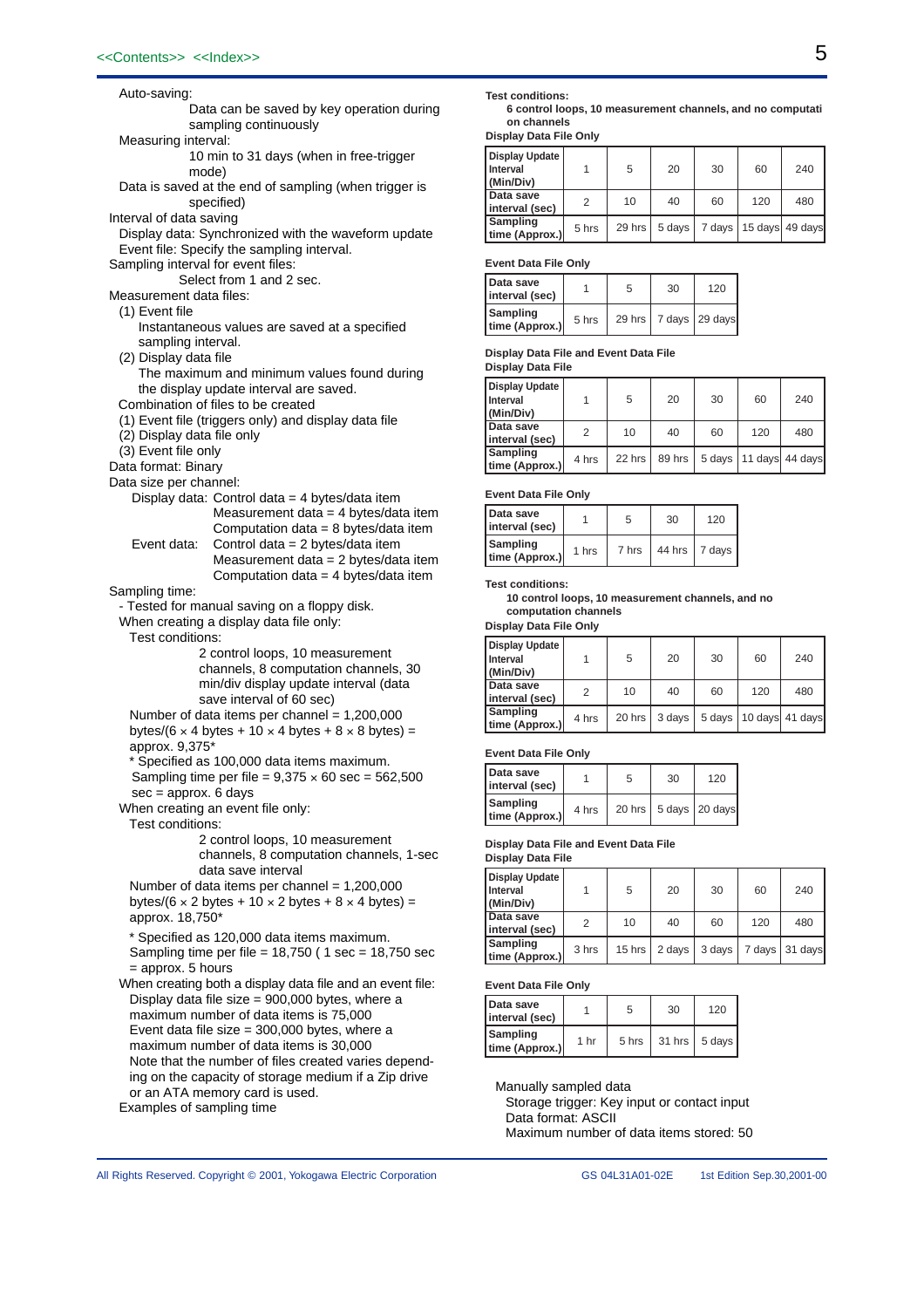TLOG data (only when equipped with computation option) Storage trigger: Data at the moment TLOG timeout is saved. Report data (only when equipped with report option) Report type: Hourly report, daily report, a combination of daily and weekly reports, and a combination of daily and monthly reports Data format: ASCII Trigger functions: Event file: Select the mode from FREE, TRIG and ROTATE options. Display data and event files: Select the mode from TRIG and ROTATE options. Display copy functions: Copying method: By means of key operation Data format: PNG Output destination: External storage medium or communication output

# ■ **HARDWARE**

● **Construction** Angle of mounting: Backward tilt of up to 30°; no tilt is allowed on either side, however. Thickness of mounting panel: 2 to 26 mm Material: Case = Steel plate Bezel = Polycarbonate Color of coating: Case = Pale cobalt blue (equivalent to Munsell 2.0B5.0/1.7) Bezel = Light charcoal gray (equivalent to Munsell 10B3.6/0.3) Front panel: Dust- and drip-proof (compliant to IEC529- IP65, NEMA No. 250 Type 4 [except for icing tests]) External dimensions: 288 mm (W) × 288 mm (H) × 220 (D) mm Weight: Approx. 6.6 kg

# ● **I/O Signal Specifications**

# **Control Output**

Current output Number of outputs: 2/2 loops Output signal: 4–20 mA DC or 0–20 mA DC Load resistance: 600  $\Omega$  max.<br>Output accuracy:  $\pm 0.1\%$  of sp  $±0.1\%$  of span (1 mA or greater) Ripple current content: 0.05% p-p of span (1.2 kHz) Temperature drift:  $\pm 200$  ppm/°C (tested for output section) Voltage pulse output Number of outputs: 2/2 loops<br>Output signal: On-state On-state voltage =  $12$  V DC Load resistance:  $600 \Omega$  min.<br>Resolution:  $0.1\%$ Resolution: Relay contact output Number of outputs: 2/2 loops Output signal: NC, NO, COM Contact rating: 250 V AC/3 A or 30 V DC/3 A (resistive load)

Number of inputs: 6/2 loops Input signal: Voltage-free contact or open collector (TTL or transistor) Input condition: On-state voltage: 0.5 V max. (30 mA DC) Off input leakage current: 0.25 mA max. Input configuration: Photocoupler-isolated (2-point common) **Contact output** Number of relay outputs: 2/2 loops Relay contact rating: 250 V AC/1 A or 30 V DC/1 A (resistive load) Number of transistor outputs: 4/2 loops Transistor contact rating: 24 V DC/50 mA **Analog input section** Number of control inputs: 5 (isolated) Input interval: 250, 500 or 1000 ms Number of monitor inputs: 10 or 20 (DCV, TC and DI inputs are isolated) Input interval: 1 or 2 sec ● **Installation Environment Standards** Normal operating conditions: Ambient temperature: 0 to 50°C (5 to 40°C, if a floppy disk or Zip drive is in operation) Ambient humidity: 20 to 80% RH (at 5 to 40°C) Vibration: 10 to 60 Hz,  $0.\overline{2}$  m/s<sup>2</sup> Mechanical shock: Not allowed. Transport and storage conditions: Ambient temperature:  $-25$  to  $60^{\circ}$ C Ambient humidity: 5 to 95% RH (non-condensing) Vibration:  $10$  to 60 Hz,  $4.9$  m/s<sup>2</sup> Mechanical shock: 392 m/s<sup>2</sup> max. (when housed in a package) **Safety and EMC Standards** Safety standards: Certified as conforming to CSA22.2 No. 1010.1; compliant to EN61010-1 Installation category (overvoltage category) II<sup>\*1</sup>, pollution degree 2<sup>\*2</sup> \*1: Installation category (overvoltage category): Refers to a numerical index for defining transient overvoltage levels. (This standard also includes the standard of impulse withstanding voltage and applies to electrical equipment powered by stationary equipment such as a switchboard.) \*2: Pollution degree: Refers to the degree of deposition of a solid,

All Rights Reserved. Copyright © 2001, Yokogawa Electric Corporation

GS 04L31A01-02E 1st Edition Sep.30,2001-00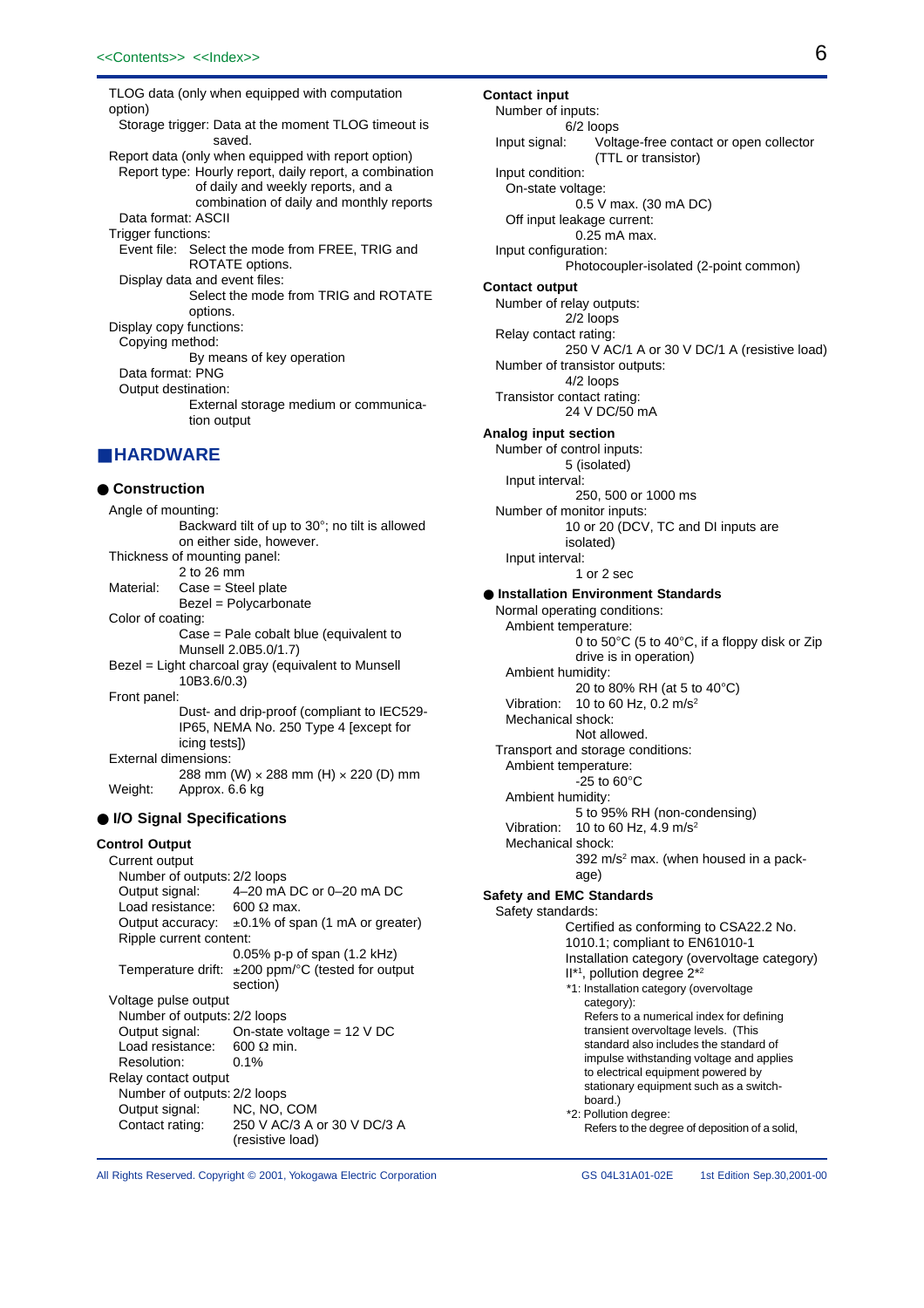liquid or gas substance that degrades withstanding voltage or surface resistivity. (This standard only applies to normal indoor atmospheres – nonconductive pollution.)

# EMC standard:

Compliant to EN61326-1

#### **Power Supply Section**

#### Supply voltage:

100 to 110 V AC ±10% or 200 to 220 V AC ±10%

Supply frequency:

50 Hz ±2% or 60 Hz ±2%

Power consumption:

| Supply<br>voltage | When LCD<br>When in Normal<br>Saver Is On<br><b>Operation</b> |               | Maximum |
|-------------------|---------------------------------------------------------------|---------------|---------|
| 100 V AC          | Approx. 43 VA                                                 | Approx. 45 VA | 65 VA   |
| 240 V AC          | Approx. 62 VA                                                 | Approx. 65 VA | 105 VA  |

#### **Isolation**

Insulation resistance: 20 MΩ min. between each terminal and ground (at 500 V DC) Withstanding voltage: Between power supply terminal and ground: 1500 V AC (50/60 Hz), 1 min Between relay contact output terminal and ground: 1500 V AC (50/60 Hz), 1 min Between measurement input terminal and ground: 1500 V AC (50/60 Hz), 1 min Between measurement input terminals: 1000 V AC (50/60 Hz), 1 min Between contact input and ground: 500 V AC (50/60 Hz), 1 min

#### Between current output terminal and ground: 500 V AC (50/60 Hz), 1 min Between voltage pulse output terminal and ground: 500 V AC (50/60 Hz), 1 min Between transistor contact output terminal and ground: 500 V AC (50/60 Hz), 1 min Grounding: JIS Class D Noise: Normal mode noise (50/60 Hz): DC current (DCA): The peak value including a signal component is less than 1.2 times the measuring range. Thermocouple (TC): The peak value including a signal component is less than 1.2 times the thermal electromotive force. Resistance temperature detector (RTD): 50 mV max. Common mode noise voltage (50/60 Hz): 250 V AC mrs max. for all ranges Inter-channel maximum noise voltage (50/60 Hz): 250 V AC mrs max. Warm-up time:

30 min minimum after power-on

| <b>Input Type</b>                   | Range                                          | <b>Measurement Accuracy (Digital Readings)</b>                      | Max. resolution<br>of digital display |
|-------------------------------------|------------------------------------------------|---------------------------------------------------------------------|---------------------------------------|
|                                     | 20 mV                                          |                                                                     | $10 \mu V$                            |
|                                     | 60 mV                                          |                                                                     | $10 \mu V$                            |
| DC voltage                          | 200 mV                                         | $\pm$ (0.1% of rdg + 2 digits)                                      | 100 µV                                |
| (DCV)                               | 2V                                             |                                                                     | 1 mV                                  |
|                                     | 6V                                             |                                                                     | 1 mV                                  |
|                                     | 20 V                                           |                                                                     | $10 \text{ mV}$                       |
|                                     | 50 V                                           | $\pm$ (0.1% of rdg + 3 digits)                                      | 10 mV                                 |
|                                     | R                                              | $\pm$ (0.15% of rdg + 1°C), where R and S = $\pm$ 3.7°C over 0 to   |                                       |
|                                     | S                                              | 100°C and $\pm$ 1.5°C over 100 to 300°C; B = $\pm$ 2°C over 400 to  |                                       |
|                                     | B                                              | 600°C, and is not guaranteed for temperatures below 400°C.          |                                       |
|                                     | K                                              | $\pm$ (0.15% of rdg + 0.7°C), where the accuracy is $\pm$ (0.15% of |                                       |
| Thermocouple                        |                                                | rdg + 1°C) over -200 to -100°C.                                     |                                       |
| (TC) - excluding<br>the accuracy of | E                                              | $\pm (0.15\% \text{ of } \text{r}) + 0.5\degree C$                  |                                       |
| reference                           | J                                              | $\pm$ (0.15% of rdg + 0.5°C), where the accuracy is $\pm$ (0.15% of |                                       |
| junction                            | T                                              | rdg + $0.7^{\circ}$ C) over -200 to -100 $^{\circ}$ C.              | $0.1^{\circ}$ C                       |
| compensation                        | N                                              | $\pm (0.15\% \text{ of } \text{rdq} + 0.7\degree \text{C})$         |                                       |
|                                     | W                                              | $\pm$ (0.15% of rdg + 1°C)                                          |                                       |
|                                     | L                                              | $\pm$ (0.15% of rdg + 0.5°C), where the accuracy is $\pm$ (0.15% of |                                       |
|                                     | U                                              | rdg + $0.7^{\circ}$ C) over -200 to 100 $^{\circ}$ C.               |                                       |
|                                     | <b>PLATINEL</b>                                | $\pm (0.25\% \text{ of }$ rdg $\pm 2.3^{\circ}$ C)                  |                                       |
|                                     |                                                | Not quaranteed over 0 to 450°C                                      |                                       |
|                                     | PR40-20                                        | $\pm$ (0.9% of rdg + 16.0°C) over 450 to 750°C                      |                                       |
|                                     | $\pm$ (0.9% of rdg + 6.0°C) over 750 to 1100°C |                                                                     |                                       |
|                                     |                                                | $\pm$ (0.9% of rdg + 2.0°C) over 1100 to 1900°C                     |                                       |
|                                     | W3Re/W25Re                                     | $\pm (0.3\% \text{ of }$ rdq $\pm 2.8\degree$ C)                    |                                       |
| Resistance                          | Pt100                                          |                                                                     |                                       |
| temperature<br>detector (RTD)       | JPt100                                         | $\pm$ (0.15% of rdg + 0.3°C)                                        |                                       |

# ● **Standard Performance Data**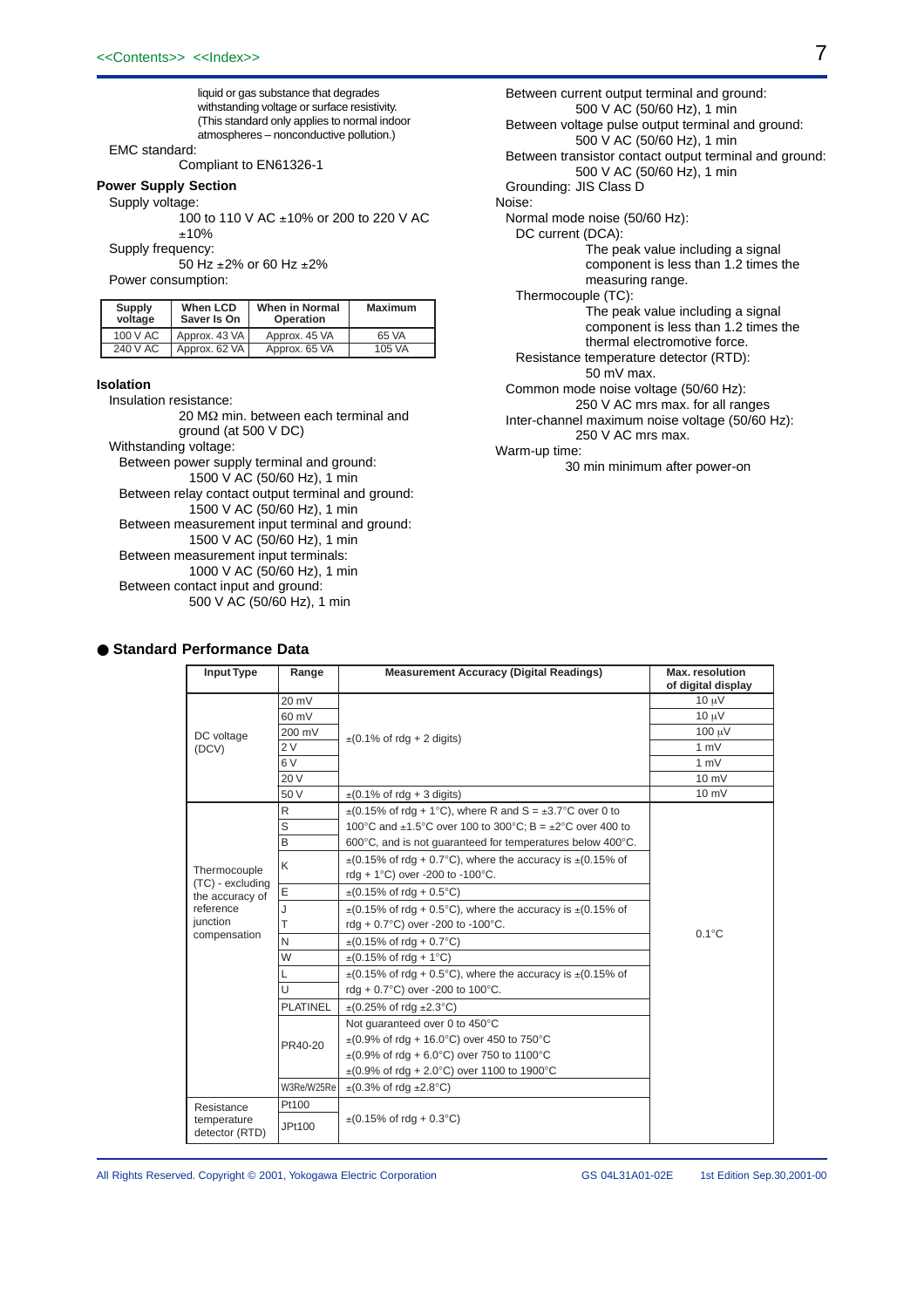Measurement/reading accuracy: Tested under the following conditions: Standard operating conditions:  $23 \pm 2^{\circ}$ C, 55  $\pm$ 10% RH Supply voltage range: 90 to 132 V AC; 180 to 250 V AC Supply frequency range: 50/60 Hz ±1% max. Note: The accuracy performance is tested after a warmup time of at least 30 min and in a location free from such adverse effects on the instrument's operation as mechanical vibration. Measurement accuracy during scaling: Measurement accuracy during scaling (digits) = measurement accuracy (digits) + 2 digits where the value is rounded up to the nearest whole number. Reference junction compensation: Switchable between INT (internal) and EXT (external) options (common to all channels). Reference junction compensation accuracy: ±1.0°C for types R, S, B, W, PR40-20 and W3Re/W25Re ±0.5°C for types K, J, E, T, N, L, U and PLATINEL only (during measuring temperature that is no lower than 0°C) Maximum input voltage: ±10 V DC (continuous) for 2 V DC or lower voltage ranges and TC input ±30 V DC (continuous) for 6 and 20 V DC voltage ranges Input resistance: 10 MΩ min. for 2 V DC or lower voltage ranges and TC input Approx. 1 MΩ for 6 and 20 V DC voltage ranges External input resistance: 2 kΩ max. for DCV and TC inputs 10 Ω max. per wire for RTD input (all three wires must have the same resistance) Input bias current: 10 nA max. Interference between channels: 120 dB (when external input resistance is 500  $\Omega$  and the level of input to other channels is 30 V) Common mode rejection ratio: 120 dB (50/60 Hz  $\pm$ 0.1%, unbalanced 500 Ω input resistance; tested between negative input terminal and ground) Normal mode rejection ratio: 40 dB (50/60 Hz ±0.1%) ● **Other Specification** Clock: Provided with calendar function; can be synchronized by means of external contact Clock accuracy:  $±100$  ppm, excluding a time lag (less than 1 sec) at the time of power-on Key lock function: Can be turned on or off; a password can be set for the function. Login function: The station can be logged in to by entering a user name, user ID and password. The station can be locked with a password.

# ■ **COMMUNICATION FUNCTIONS**

### ● **Ethernet Communication** Medium: Ethernet (10BASE-T) Basis protocol: SMTP, HTTP1.0, FTP, TCP, UDP, IP, ARP and ICMP E-mail function: Recipient address: 2 address groups (two or more addresses can be specified for each group using no more than 150 characters) Types of message: The following pieces of information can be sent via e-mail; for each address group, a selection can be made as to whether or not to send the information. Alarms, appointed time, and reports Web server function: Shows screen images, alarms, instantaneous values and other information using Browser software (Internet Explorer 5.0). FTP client function: Transfers files automatically. FTP server function: Acquires or deletes files, or manipulates directories from the host computer, and provides information on the remaining size of memory. FTP server function: Manipulates directories in an external storage medium, outputs or deletes files from the medium, and provides information on the remaining size of memory. Real-time monitor function: Provided. ● **Serial Communication** This type of communication is used for ladder communication, digital indicating controller communication, and modbus communication. Medium: EIA RS-232 (CX2xx0-x-1-x)

EIA RS-422A/485 (CX2xxx0-x-2-x) Protocol: Dedicated protocol or Modbus protocol Synchronization: Start-stop synchronization Communication method (RS-422A/485): Four-wire, half-duplex multi-drop connection  $(1:N,$  where  $N = 1$  to 31) Transfer rate: 1200, 2400, 4800, 9600, 19200, or 38400 bps Data length: 7 or 8 bits Number of stop bits: 1 Parity: ODD, EVEN or NONE Overall communication distance (RS-422A/485): 1.2 km Communication mode: ASCII for input/output of control and setting data ASCII or binary for output of measured data Modbus communication: Operating mode: RTU MASTER or RTU SLAVE RTU MASTER: Provides up to 8 start-of-readout addresses. (Continuous readout is

All Rights Reserved. Copyright © 2001, Yokogawa Electric Corporation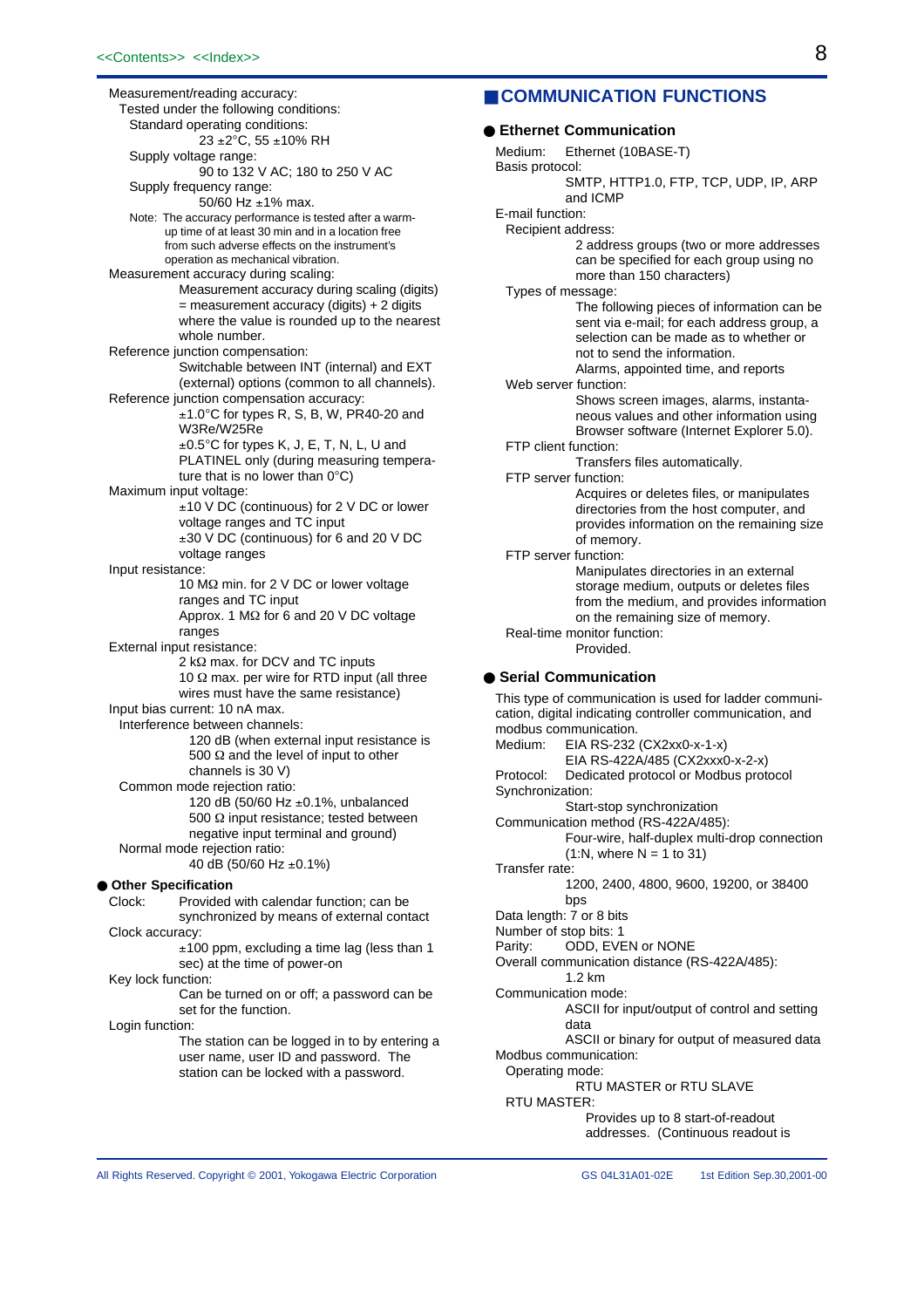allowed.)

RTU SLAVE: Outputs measured/computed data, alarm statuses, and so on.

# ■ **OPTIONS**

#### ● **Program Setting Functions (/PG1, /PG2)**

#### **Program setting functions**

Number of program patterns: 4 (/PG1), 30 (/PG2)

Number of segments per program pattern: 99 max. Number of program segments:

300 max. (as the sum of segments for all program patterns)

#### Number of program events: 800 max.

Number of program repetitions: 999 max. or infinite Segment time:

0 min:1 sec to 99 hr:59 min:59 sec Start/stop of program pattern:

> A program pattern can be started(RUN), stopped(RESET), held(Hold) or advanced by means of contact input or instrument operation.

Switching among program patterns:

A program pattern can be switched to another by means of contact input or instrument operation.

### Wait function:

Wait time: Off, or 0 min:1 sec to 99 min:59 sec Wait zone: 0 to 10% of the span of measurement input range

# **PID parameters switching**

Segment PID selection:

PID-parameter numbers being used can be selected on a segment basis

Zone PID selection:

PID parameter sets are switched depending on the value of the applied PV input

#### **Time event:**

The progress status of a program pattern is provided by means of contact output.

Number of events set:

#### 16 max. per segment

Output: Provided after the lapse of a specified time from the moment of segment switchover. Range of time lapse:

0 to 99 hr:59 min:59 sec

#### **PV event:**

Alarm function for measured values/deviations within a program pattern

Number of events set:

### 16 max.

Event type: PV high limit, PV low limit, high limit of deviation, low limit of deviation, deviation within high and low limits, SP high limit, SP low limit, Out high limit, Out low limit

#### **Control mode switching**

RESET/RUN switching for program

operation: Run/stop status of program operation Hold/non-Hold options:

> The progress of program operation can be placed in a Hold state or non-Hold state while in the Run status of a program.

● **Measurement Alarm Output Relay (/A6, /A6R, /A4F, /A4FR)**

Number of outputs: 6 (/A6, /A6R, /A4F, /A4FR) Number of inputs: 8 (for /A6R, A4FR option only) Relay contact rating: 250 V DC/0.1 A (resistive load) or 250 V AC (50/60 Hz)/3 A

Output configuration: NO-C-NC (switchable between Enable/Disable options, between AND/OR options and between Retain/Don't Retain options)

### Remote Control (/A6R, /A4FR)

The following types of control are possible by means of contact input (configurable for up to 8 types):

- Start/stop of memory (signal level)
- External trigger input for event files (trigger of 250 ms or longer)
- Synchronization (adjusts the clock to an appointed time by means of contact input; trigger of 250 ms or longer)
- Start/stop of computation (signal level)
- Resetting of computed data (250 ms or longer trigger)
- Manual sampling (250 ms or longer trigger) • Message writing (configurable for up to 8 messages; 250 ms or longer trigger)
- Load setting (configurable for up to 3 loads; 250 ms or longer trigger)
- Alarm acknowledgment (of 250 ms or longer trigger)
- FAIL output/end-of-memory output (/A4F, /A4FR)

Provided as a relay output from the backside of the station in case of system failure, prior to the specified time (selectable from 1, 2, 5, 10, 20, 50, and 100 hr) of overwriting a data file for screen views.

### ● **Control-purpose Extension DIO (/CST1)**

I/O specifications

- Contact input:
	- Number of inputs: 12

Input signal: Voltage-free contact or open collector (TTL or transistor)

- Input condition:
	- On-state voltage: 0.5 V max. (30 mA DC)
- Off input leakage current: 0.25 mA max. Input configuration:
	- Photocoupler-isolated (four-point
		- common)
- Withstanding voltage:
	- 500 V DC, 1 min (between each input terminal and ground)

### Contact output

Number of transistor outputs: 12 Transistor contact rating: 24 V DC/50 mA

#### ● **VGA Output (/D5)**

This option allows for connection to an external display unit.

Resolution:  $640 \times 480$  pixels (compatible with the VGA standard)

Connector: 15-pin Mini D-sub

### ● **Mathematical Functions (/M1)**

With the "/M1" option, it is possible to show and record trend graphs/digital readings for the following types of computation on computation channels. Number of computation channels: 30

Types of computation:

Standard computations:

Four fundamental arithmetic operations, square roots, absolute values, common logarithm, exponents, powers, relational operations  $(<, \le, >, \ge, =, \neq)$ , logical operations (AND, OR, NOT, XOR)

- Statistical computations:
	- Average, maximum, minimum, and total

All Rights Reserved. Copyright © 2001, Yokogawa Electric Corporation GS 04L31A01-02E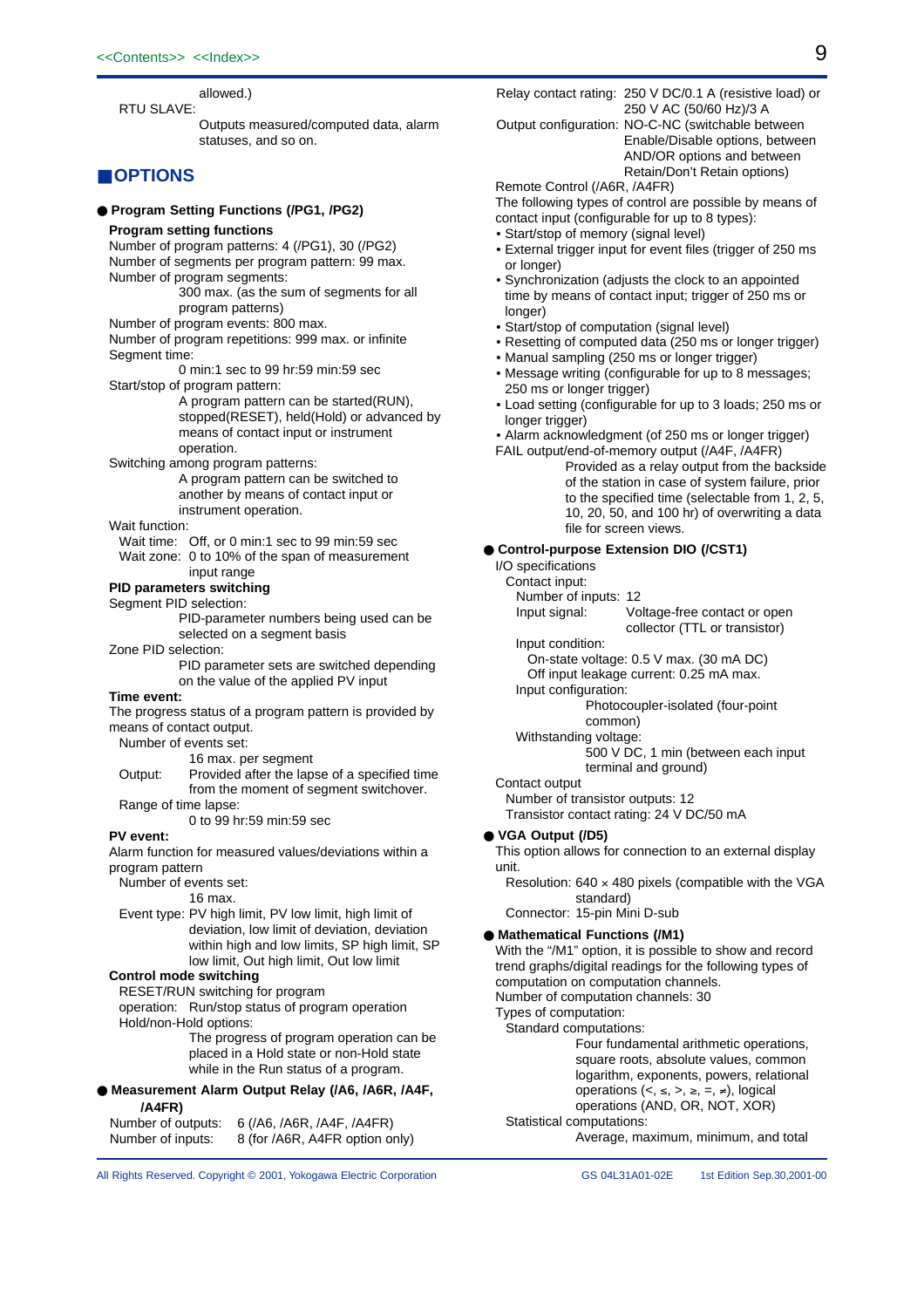values of time-series data

Moving average computation:

A moving average calculation is performed on the results of computation.

Constants: Up to 30 constants can be set as necessary. Communication-based digital input:

> This input can be applied to computational expressions other than statistical ones.

Number of communication-based digital data values: 30 Remote input:

> A remote status (0/1) can be used in a computational expression.

Number of remote-input data values: 8 Report functions:

Report type:

Hourly report, daily report, a combination of daily and weekly reports, and a combination of daily and monthly reports

Type of computation:

Average, maximum, minimum, total Data format: ASCII

● **Three-legs Isolated RTD Input (/N2)**

The "/N2" option is an RTD input, the RTD of which has electrically isolated A, B and b terminals.

#### ● **24 V DC/AC Power Supply (/P1)**

Specifications of the "/P1" option are as follows: Rated supply voltage: 24 V DC/AC Operating supply voltage range:

21.6 to 26.4 V DC/AC

Withstanding voltage:

500 V AC between power supply terminal and ground

Power consumption:

| <b>Supply</b><br>voltage | When LCD<br>Saver Is On | When in Normal<br>Operation | <b>Maximum</b> |
|--------------------------|-------------------------|-----------------------------|----------------|
| 24 V AC                  | Approx. 50 VA           | Approx. 53 VA               | 75 VA          |
| 24 V AC<br>(50/60 Hz)    | Approx. 78 VA           | Approx. 80 VA               | 106 VA         |

# ● 24 V DC Transmitter Power Supply (/TPS4)

Output voltage:

```
22.8 to 25.2 V DC (at rated load current)
Rated output current:
           4 to 20 mA DC
Maximum output current:
           25 mA DC
           (Current for turning on overcurrent protec-
           tion: Approx. 68 mA DC)
Allowable conductor resistance:
           RL ≤ (17.8 – transmitter's minimum operat-
           ing voltage)/0.02 A
           (Tested at 250 Ω load shunt resistance,
           while excluding any voltage drop)
 Maximum length of wiring:
             2 km (when CEV cable is used)
 Insulation resistance:
             20 MΩ (at 500 V DC) between output
             terminal and main unit's ground
 Withstanding voltage:
             500 V AC (at 50/60 Hz; I = 10 mA), 1 min,
             between output terminal and main unit's
             ground
             500 V AC (at 50/60 Hz; I = 10 mA), 1 min,
             between output terminals
```
### ● **Green Series Communication (/CM1)**

The "/CM1" option provides the function for communicating with GREEN series digital indicating controller. Supported controller models are UT3x0, UT4x0, UT5x0, UT750, and other specific models (UT and UP series with heating/cooling control are classified as "other specific models").

### ● **Ladder Communication (/CM2)**

Ladder communication is a communication protocol used to communicate between an FA-M3 ladder communication module and a programmable controller from another manufacturer.

# ■ **APPLICATION SOFTWARE**

### ● **DAQSTANDARD**

System requirements: OS: Windows 98/Me/NT4.0/2000 Processor: MMX Pentium/166 MHz or superior (Pentium II/266 MHz or any other superior processor is recommended.) Memory: 32 MB min. (64 MB or larger memory is recommended) Disk device:CD-ROM drive compatible with Windows 98/Me/NT4.0/2000 Hard disk capacity: Free space of at least 10 MB (100 MB or larger free space is recommended) Display unit: A model provided with a display module compatible with Windows 95/98/Me/NT4.0/ 2000 and capable of handling at least 32000 colors (a display module capable of handling at least 64000 colors is recommended) Printer: Compatible with Windows 95/98/Me/ NT4.0/2000; the printer driver must also be compatible with the OS. Main functions (as a package): Configuration software: External storage medium: Configures the medium or sets it in set mode. Configuration via communication: Configures the station, excluding the communication setting (IP address), or sets it in set mode. Data viewer: Number of channels covered for display: 32 per group; 30 groups max. Display functions: Waveform views, digital readings, circular graphics, lists, TLOG views, report views, etc. File connection display: This function concatenates files created separately during continuous data acquisition because of auto-saving or power failure, and shows the concatenated file on the display (can concatenate files of up to 1,000,000 data items). Section computation: Maximum, minimum, average, rms value, p-p value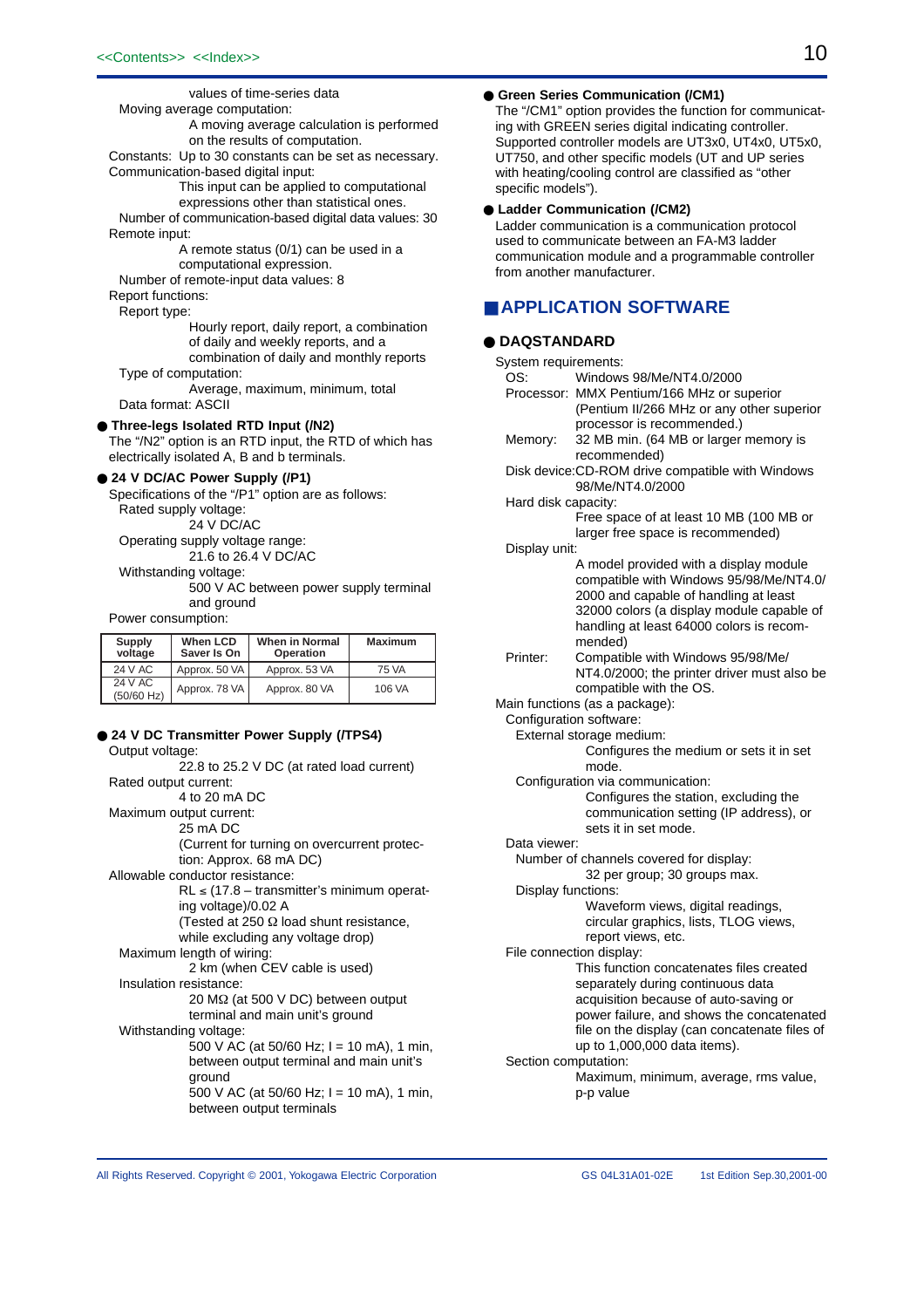Data conversion:

This function converts the data format to ASCII, Lotus 1-2-3, or Excel.

Printout: The data viewer prints replayed data.

# ■ **MODELS AND SUFFIX CODES**

| <b>Model</b>       |      | <b>Suffix Code</b> |                                                                | <b>Option Code</b>                                                              | <b>Remarks</b>                                                                     |  |
|--------------------|------|--------------------|----------------------------------------------------------------|---------------------------------------------------------------------------------|------------------------------------------------------------------------------------|--|
| CX2010             |      |                    |                                                                |                                                                                 | DAQSTATION CX2000 internal loop: 0 loop, measurement channel: 10ch <sup>*</sup>    |  |
| CX2020             |      |                    |                                                                | DAQSTATION CX2000 internal loop: 0 loop, measurement channel: 20ch <sup>*</sup> |                                                                                    |  |
| CX2210             |      |                    |                                                                |                                                                                 | DAQSTATION CX2000 internal loop: 2 loops, measurement channel: 10ch                |  |
| CX2220             |      |                    |                                                                |                                                                                 | DAQSTATION CX2000 internal loop: 2 loops, measurement channel: 20ch                |  |
| CX2410             |      |                    |                                                                |                                                                                 | DAQSTATION CX2000 internal loop: 4 loops, measurement channel: 10ch                |  |
| CX2420             |      |                    |                                                                |                                                                                 | DAQSTATION CX2000 internal loop: 4 loops, measurement channel: 20ch                |  |
| CX2610             |      |                    |                                                                |                                                                                 | DAQSTATION CX2000 internal loop: 6 loops, measurement channel: 10ch                |  |
| CX2620             |      |                    |                                                                |                                                                                 | DAQSTATION CX2000 internal loop: 6 loops, measurement channel: 20ch                |  |
| External           | $-1$ |                    |                                                                |                                                                                 | 3.5 in. floppy disk drive                                                          |  |
| storage            | $-2$ |                    |                                                                |                                                                                 | Zip disk drive provided with medium                                                |  |
| medium             | -3   |                    |                                                                |                                                                                 | ATA flash memory card provided with medium                                         |  |
| Communication port |      | $-0$               |                                                                |                                                                                 | Ethernet only                                                                      |  |
|                    |      | $-1$               |                                                                |                                                                                 | RS-232C communication interface                                                    |  |
|                    |      | $-2$               |                                                                |                                                                                 | RS-422A/485 communication interface                                                |  |
| Language           |      |                    | $-2$                                                           |                                                                                 | English/Germany/French deg summer/winter time                                      |  |
| Option             |      | /A6                | Measurement Alarm (6 DO) <sup>*2</sup>                         |                                                                                 |                                                                                    |  |
|                    |      |                    |                                                                | /A6R                                                                            | Measurement Alarm (6 DO, 8 DI) <sup>*2</sup>                                       |  |
|                    |      |                    |                                                                | /A4F                                                                            | Measurement Alarm (4 DO, FAIL/memory end detection and output) <sup>*2</sup>       |  |
|                    |      |                    |                                                                | /A4FR                                                                           | Measurement Alarm (4 DO, 8 DI, FAIL/memory end detection and output) <sup>*2</sup> |  |
|                    |      |                    |                                                                | /CST1                                                                           | Control DIO extension (12 DI, 12 DO terminals) <sup>*2, *3</sup>                   |  |
|                    |      |                    |                                                                | /DB                                                                             | VGA output                                                                         |  |
|                    |      |                    |                                                                | /M <sub>1</sub>                                                                 | Computation functions (including report functions)                                 |  |
|                    |      |                    |                                                                | /N2                                                                             | Three legs isolated RTD                                                            |  |
|                    |      | /P1                | 24 V DC/AC power supply                                        |                                                                                 |                                                                                    |  |
|                    |      | /TPS4              | 24 V DC transmitter power supply <sup>*2</sup> (4 loops)       |                                                                                 |                                                                                    |  |
|                    |      | /CM1               | Green series communication <sup>*4</sup>                       |                                                                                 |                                                                                    |  |
|                    |      |                    |                                                                | /CM2                                                                            | Ladder communication <sup>*4</sup>                                                 |  |
|                    |      | /PG1               | Program control (number of program patterns; 4) <sup>5</sup>   |                                                                                 |                                                                                    |  |
|                    |      | /PG <sub>2</sub>   | Program control (number of program patterns; 30) <sup>*5</sup> |                                                                                 |                                                                                    |  |

\*1: Select both the suffix code for RS-232 or RS-422/485 communication port and the /CM1 option code at the same time.

\*2: Only an alternative choice is allowed.

\*3: Can not be specified, when CX20xx is specified.

\*4: Be sure to select the suffix code for RS-232 or RS-422/485 communication port. Only an alternative choice is allowed.

\*5: Effective only for the model with internal loops Only an alternative choice from the options /PG1 and /PG2 is allowed.

# **Application Software**

| Model         | <b>Description</b>                 | os                       |
|---------------|------------------------------------|--------------------------|
| DXA200-02     | <b>DAQEXPLORER</b>                 |                          |
| DXA200-02/XF1 | <b>DAQEXPLORER</b>                 | Windows 98/Me/NT4.0/2000 |
|               | with auto file conversion function |                          |
| DXA310-011    | DAQ-PharmBio                       |                          |
| DXA410-02     | <b>DAQOPC</b>                      | Windows NT4.0            |
| VA510-01-2    | DAQLOGGER (400 channels)           | Windows 95/98/NT4.0/2000 |
| VA510-02-2    | DAQLOGGER (1000 channels)          |                          |
| VA510-03-2    | DAQLOGGER (1600 channels)          |                          |
| VA520-01-2    | DAQLOGGER Client (1600 channels)   |                          |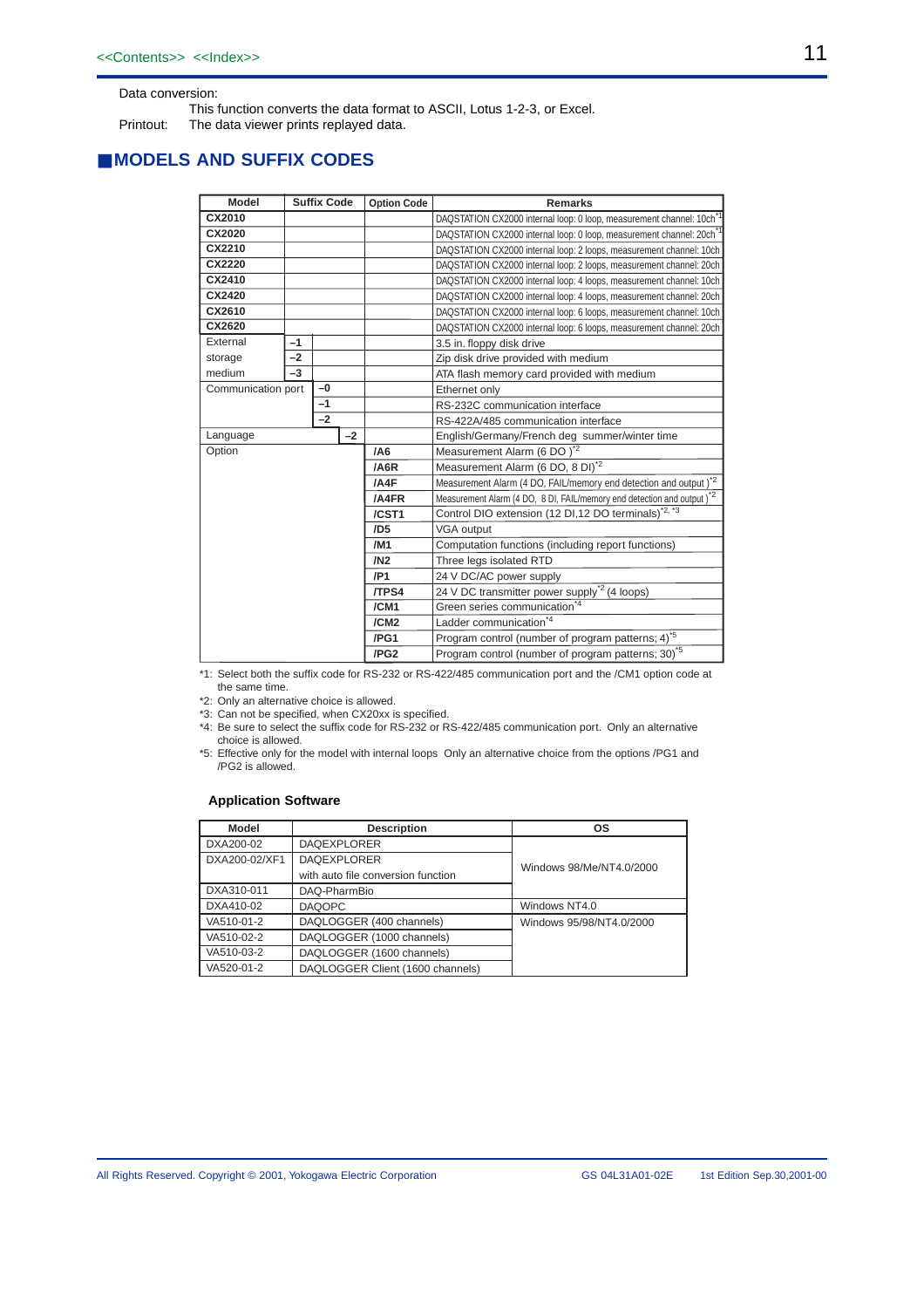### ● **Standard Accessories**

| Product                       | Quantity |
|-------------------------------|----------|
| Mounting brackets             |          |
| <b>Terminal screws</b>        | 5        |
| User's manual                 |          |
| Zip disk (100 MB)             |          |
| ATA flash memory card (20 MB) |          |

# ● **Optional Accessories**

| Product                     | Model (part) number | Specification          |
|-----------------------------|---------------------|------------------------|
| Shunt resistor              | 415920              | $250 \Omega \pm 0.1\%$ |
|                             | 415921              | $100 \Omega \pm 0.1\%$ |
| (for screw input terminals) | 415922              | $10 \Omega \pm 0.1\%$  |
| 3.5-inch floppy disk        | 705900              | 2HD (10 units)         |
| Zip disk                    | A1053MP             | 100 MB                 |
| ATA flash memory card       | A1134UN             | 20 MB                  |
| Mounting bracket            | <b>B9900CW</b>      |                        |

# ● **Spare Parts**

| Control output module                            | CXA900-01 |  |
|--------------------------------------------------|-----------|--|
|                                                  | CXA900-02 |  |
|                                                  | CXA900-03 |  |
| Control-purpose extension DIO module   CXA900-11 |           |  |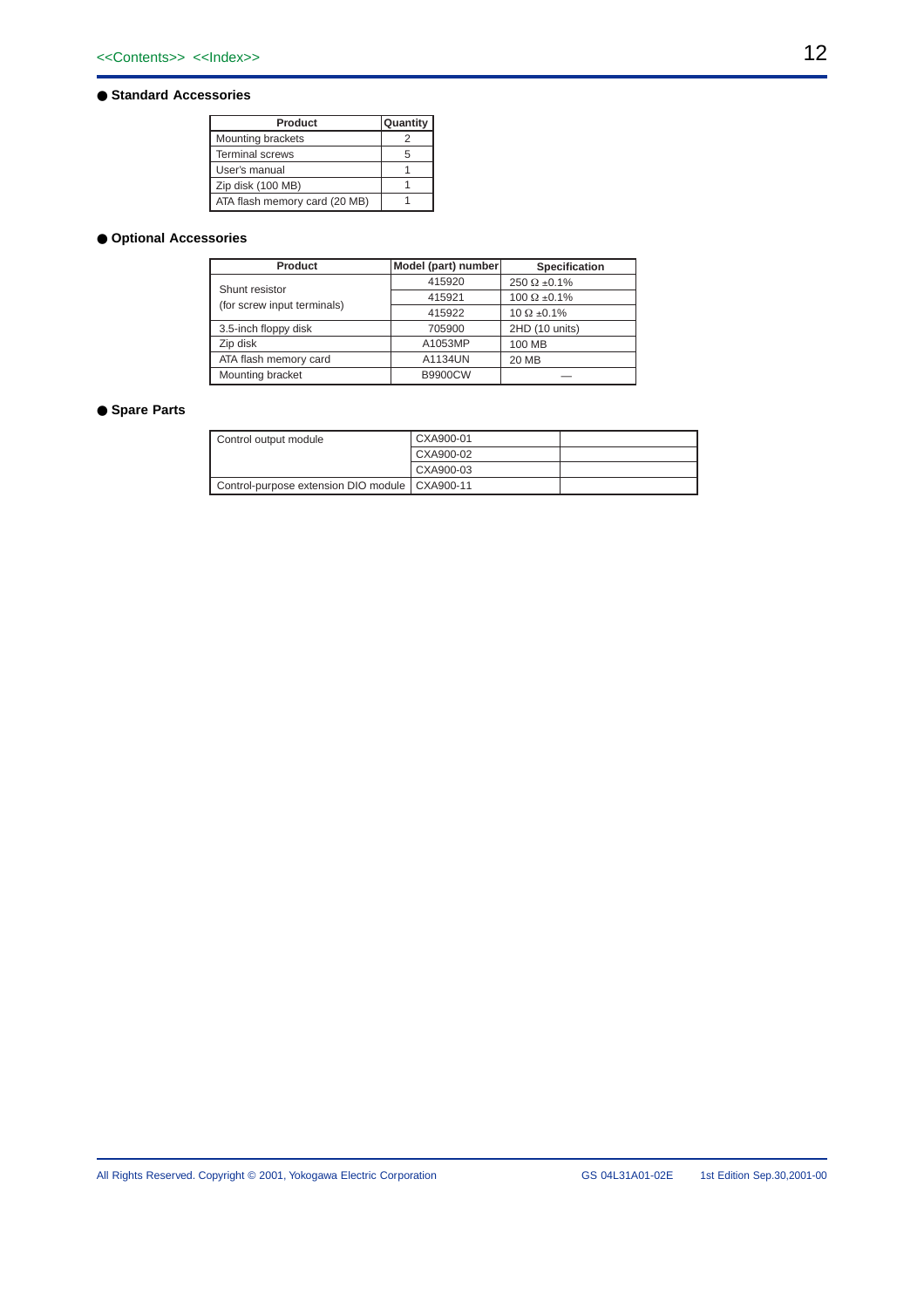# ■ **DIMENSIONS**



**Note : If not specified, the tolerance is** ±**3%. However, for dimensions less than 10 mm, the tolerance is** ±**0.3 mm.**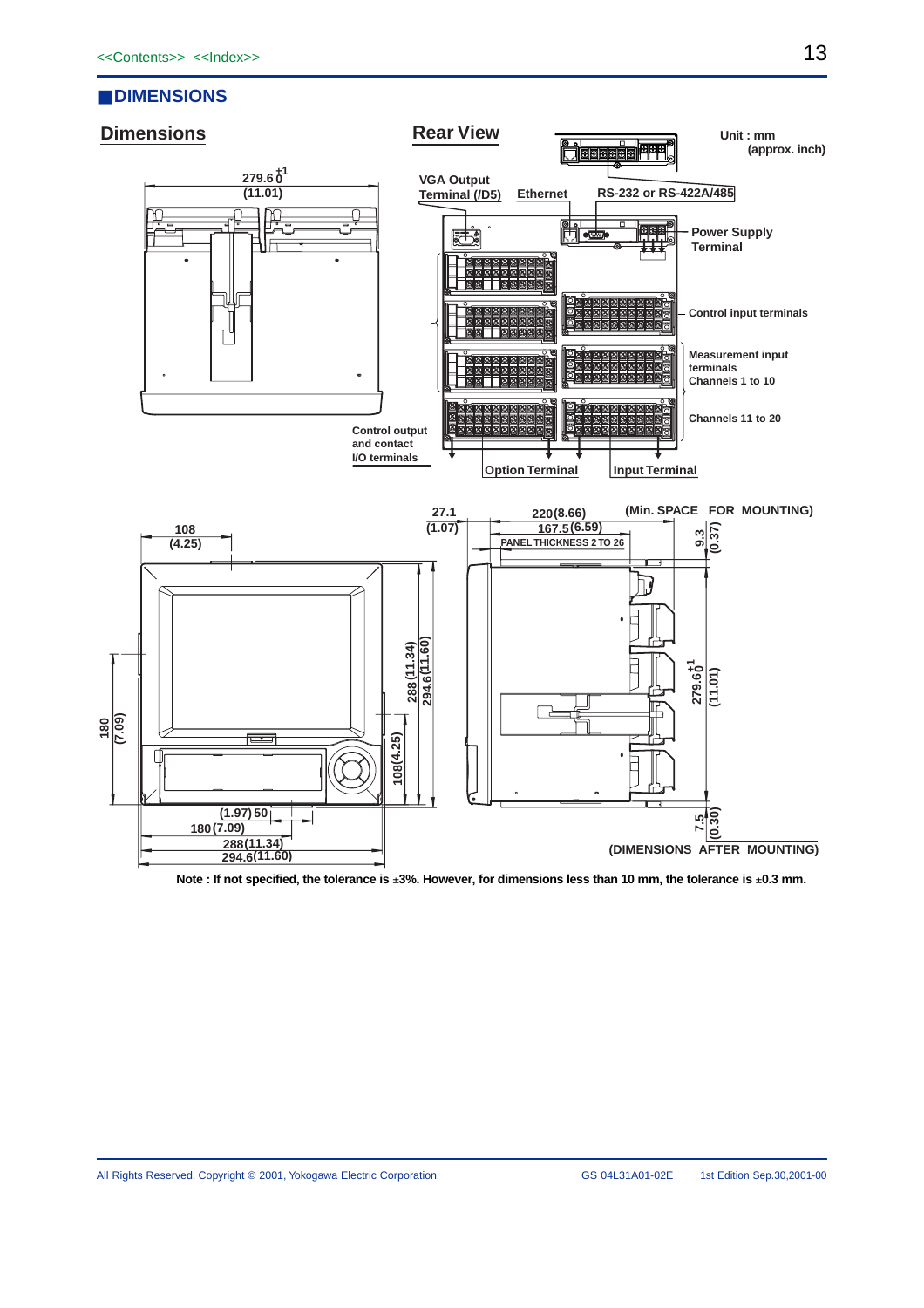# **Panel Cutout**



**Unit : mm (approx. inch)**

# **Power Supply Terminal**



# **RS-422-A/485 Terminal RS-232 Terminal**





|   | N.C.       |
|---|------------|
| 2 | <b>RxD</b> |
| 3 | <b>TxD</b> |
| 4 | DTR        |
| 5 | <b>GND</b> |
| 6 | <b>DSR</b> |
| 7 | <b>RTS</b> |
| 8 | <b>CTS</b> |
| 9 | N.C.       |

# **Measurement Input Terminals**

CX2x10/CX2x20 – Screw Terminals



# **Control input terminals**



All Rights Reserved. Copyright © 2001, Yokogawa Electric Corporation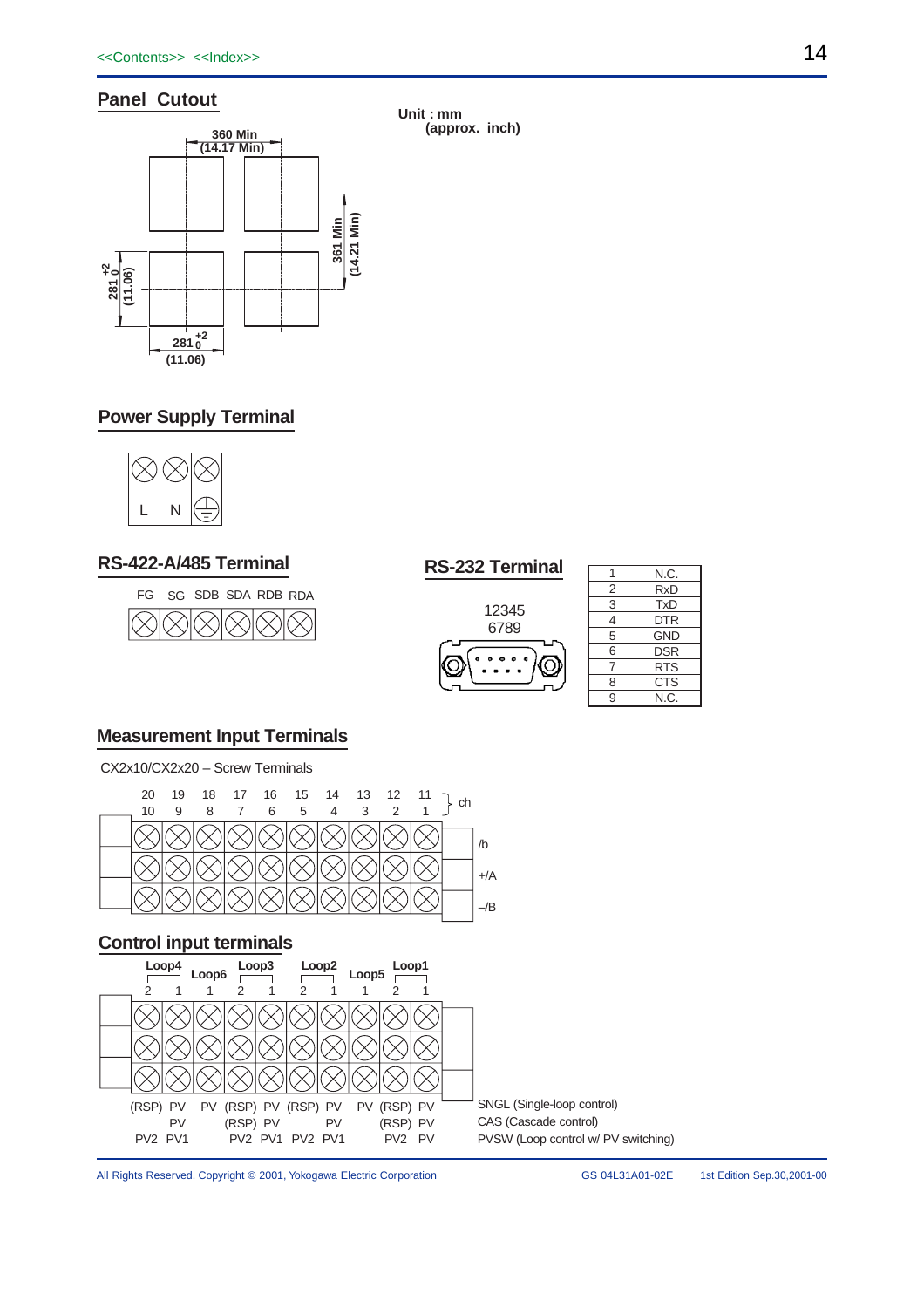# **Control output and contact I/O terminals**